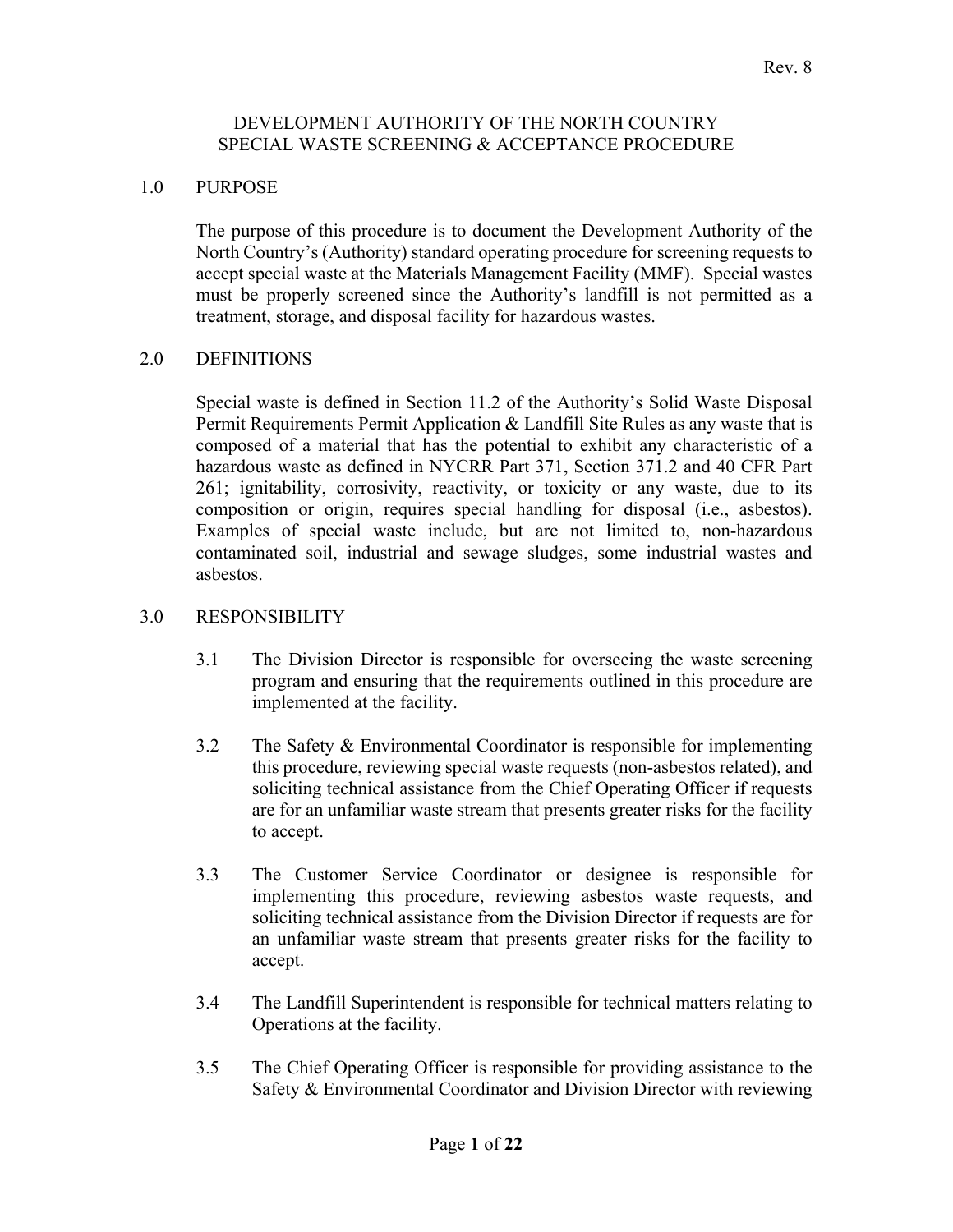technical requests for special waste. This assistance may entail performing site visits, meeting with facility/site owners to discuss sampling protocols, waste generation process, etc.

3.6 When internal expertise is lacking and external consultation is required to assist with an assessment of a special waste disposal request. The Safety & Environmental Coordinator will manage consultant assistance in responding to these requests.

## 4.0 PROCEDURE

- 4.1 A special waste screening review is initiated when a customer contacts the Authority and requests authorization to dispose of a material meeting the definition in Section 2.0.
- 4.2 Asbestos Containing Special Waste
	- 4.2.1 Customers requesting authorization to dispose of Friable Asbestos containing special waste will be directed to complete an *Asbestos Waste Profile Form* (Appendix E) and submit it electronically to swmfspecialwaste@danc.org. Once a completed *Asbestos Waste Profile Form* is received, the Customer Service Coordinator or their designee completes the following:
		- Verify the form is complete.
		- Verify the hauler is permitted at the facility.
		- Verify the Hauler's NYSDEC Part 364 Permit for hauling asbestos to the facility is valid and on file.
		- Upon approval by the Customer Service Coordinator, the Asbestos Profile form and associated documents will be filed with an *Asbestos Acceptance Agreement* (Appendix F) to include the current pricing and applicable county surcharges.
		- The Agreement will then be forwarded to the appropriate county for billing approval if applicable.
		- Once county approval is obtained, the *Asbestos Acceptance Agreement* is forwarded to the requestor for signature. Once the requestor signs the agreement, it will be saved electronically in the designated folder with any other supporting documentation.
		- The waste project is then entered into the scale software.
		- The scale operators are notified of the project.
- 4.3 Non-Asbestos Containing Special Waste
	- 4.3.1 Customers requesting authorization to dispose of special wastes other than asbestos will be directed to complete a *Non-Asbestos Special Waste Profile Form* (Appendix A) and to complete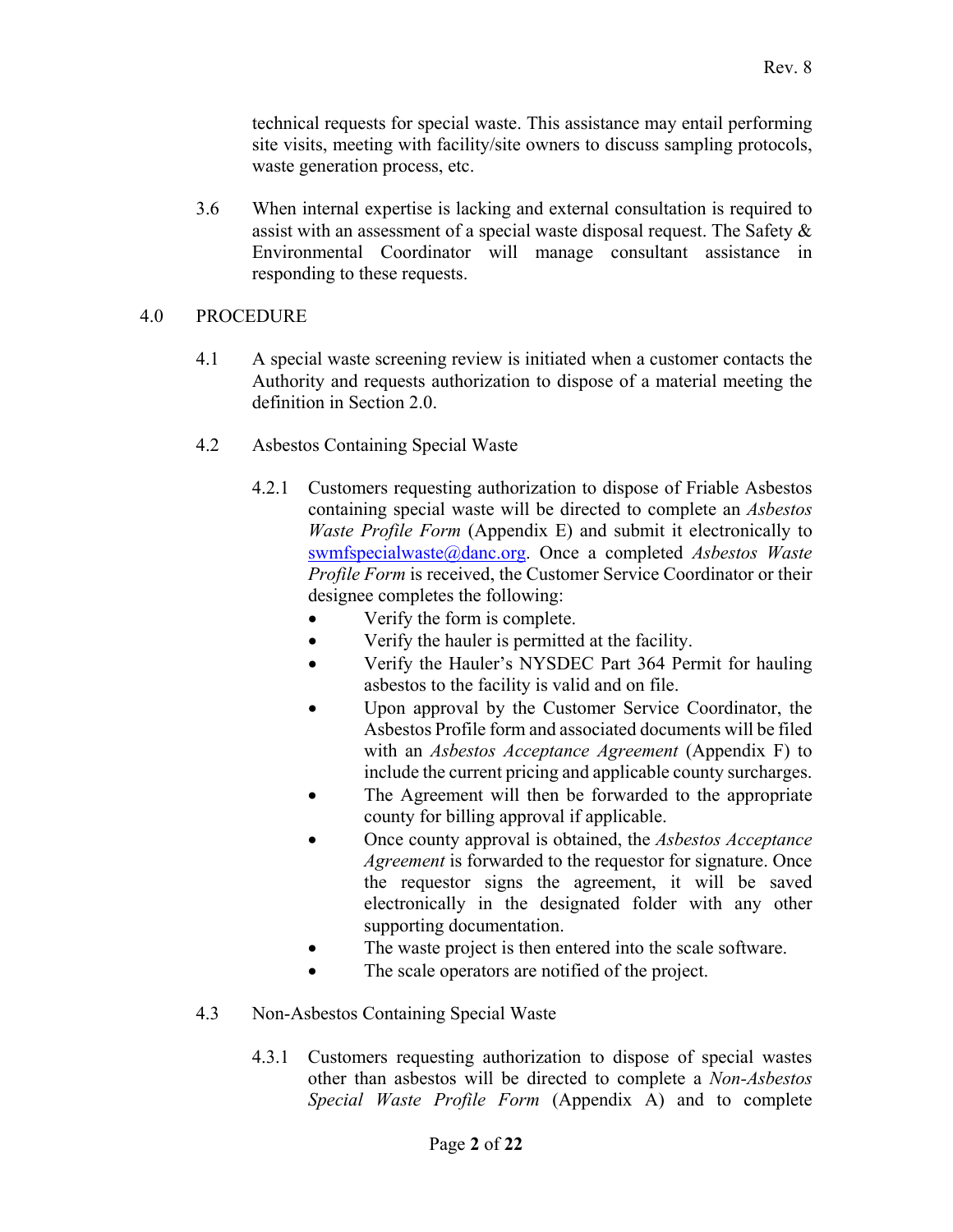analytical testing, if deemed necessary, to verify whether the material is a regulated hazardous waste.

- Analysis must be performed by a laboratory with a New York State or federal Environmental Laboratory Accreditation Program (ELAP) certification.
- Analysis must be representative of the waste. This may require multiple samples and a formal sampling and analysis plan.
- Customers must complete the generator certification and sampling certification that is part of the *Non-Asbestos Special Waste Profile Form* (Appendix A).
- Analytical testing will not be required for virgin fuel spills at residential properties if the *Non-Asbestos Special Waste Profile Form* (Appendix A) is accompanied with a letter from the NYSDEC stating that, based on their knowledge, the waste will not exhibit characteristics of hazardous waste and is therefore deemed non-hazardous.
- 4.4 Completed *Non-Asbestos Special Waste Profile Forms* (Appendix A), with supporting documents will be submitted electronically to swmfspecialwaste@danc.org. This email will be routed to the Safety  $\&$ Environmental Technician, Safety & Environmental Coordinator, Customer Service Coordinator/Admin staff, Assistant Landfill Superintendent, Landfill Superintendent, MMF Division Director, and Chief Operating Officer. By having a general email address, the Authority can ensure that requests are not delayed if a specific employee is unavailable to immediately review due to absences. Requests will be acknowledged within 24 hours and every effort will be made to respond within 24 hours.
- 4.5 Once the *Non-Asbestos Special Waste Profile Form* is received, the Environmental Coordinator completes the following review:
	- 4.5.1 Verify that the form is complete.
	- 4.5.2 If applicable, verify that New York State Department of Environmental Conservation (NYSDEC) spill number is correct by checking the DEC's website at:
	- http://www.dec.ny.gov/cfmx/extapps/derexternal/index.cfm?pageid=2
	- 4.5.3 Verify that the chain of custody accompanies the analytical data.
	- 4.5.4 Verify the Methods used are listed in SW-846.
	- 4.5.5 Verify that the lab completing the analysis has the proper certifications.
	- 4.5.6 Verify that the analytical data does not have qualifier flags that would make results questionable.
	- 4.5.7 Verify that enough samples were obtained to ensure representativeness.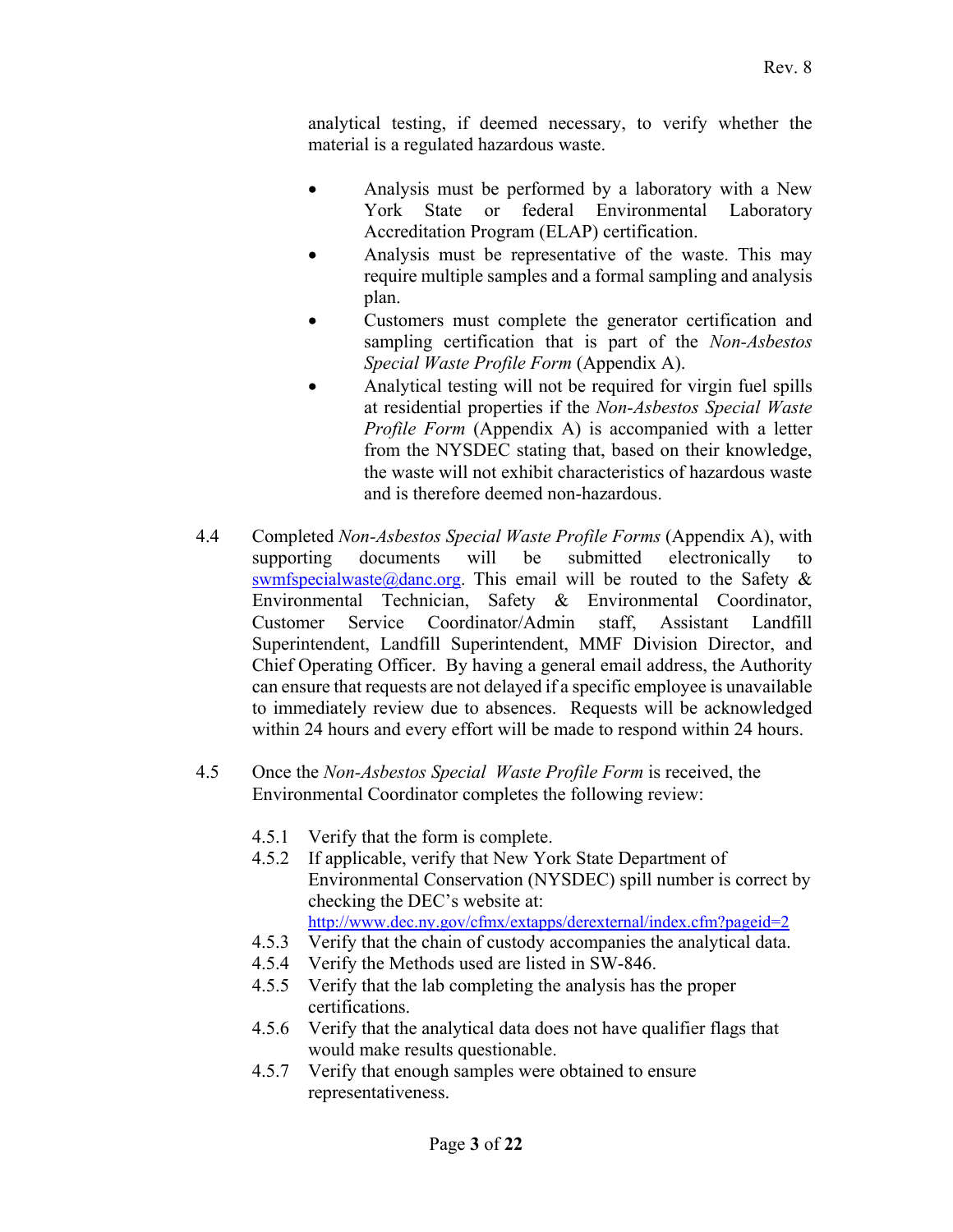- 4.5.8 Verify that waste generation process is understood enough to ensure proper analytical testing for potential listed hazardous wastes, in addition to characteristic hazardous wastes.
- 4.5.9 Verify that the material is non-hazardous and falls within acceptable limits by comparing the analytical testing results against the limits specified in 6 NYCRR Part 371. If results are within 70% of the regulatory limit, additional sampling may be requested (depending on the risk of the material and reviewer's confidence in the representativeness of sampling).
- 4.5.10 Consult with the Customer Service Coordinator, or their designee, to verify that the hauler is permitted to deliver waste to the MMF and that the entity to be billed has an account and it is in good standing.
- 4.5.11 Add the request to a Special Waste Request log, which has sequentially numbered project ID numbers, located at T:\PERMITTING – REGULATORY\Environmental\Special Waste\[Year]\Special Waste Request Log.xlsx
- 4.5.12 All forms, lab data, and other correspondence related to this request will be stored electronically in a folder located at this location, named with Special Waste Project ID Number.
- 4.6 Upon completion of the initial review, the Safety & Environmental Technician will make a recommendation for acceptance of the waste to the MMF Division Director or their designee. The operational staff will review all special waste recommendations during their daily meeting and will make a determination regarding the request and noting it in the meeting notes. This may include denying acceptance of the material, accepting the material, or requesting additional information or additional technical review from internal or external engineering resources.
	- 4.6.1 Non-beneficial use waste from outside the region is excluded for disposal.
	- 4.6.2 Beneficial use waste from outside the region requires approval from the Division Director, Chief Operating Officer, and Executive Director. Appendix G includes the form to be used for accepting outside area beneficial waste.
	- 4.6.3 Materials known to be contaminated with perfluorooctyl sulfonate (PFOS) and perfluorooctanoic acid (PFOA) will not be accepted until more information is known about these contaminates and guidance is provided by regulatory agencies.
	- 4.6.4 Preproduction plastics are industrial wastes and are difficult to remove once in the stormwater system. When these wastes are identified for disposal through the special waste program, they shall be prescheduled for delivery and identified at the scale so proper procedures are followed to immediately cover this waste.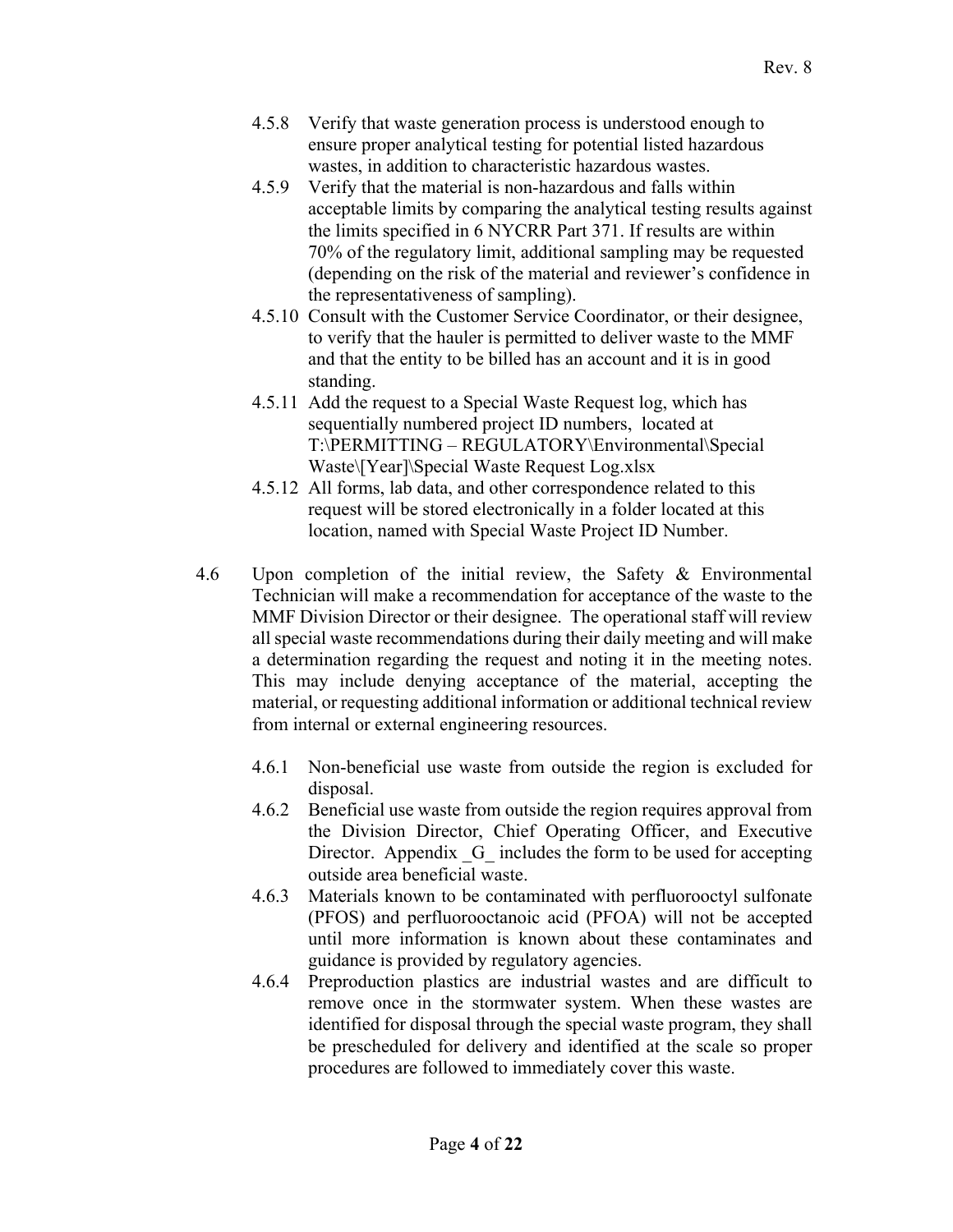- 4.6.5 Effective January 1, 2022, the NYS Food Donation and Food Scraps Recycling law requires certain businesses and institutions that generate an annual average of two tons of wasted food per week or more to, donate excess edible food; and recycle all remaining food scraps if they are within 25 miles of an organics recycler (composting facility, anaerobic digester, etc.). The Authority will review requests for Food Waste prior to acceptance, to ensure that the material is not coming from a regulated facility.
- 4.7 If the material is accepted, a *Special Waste Acceptance Agreement*  (Appendix D) is completed by the Customer Service Coordinator. The Customer Service Coordinator will then forward to the appropriate county for billing approval if applicable. Once county approval is obtained, the Customer Service Coordinator will forward the acceptance agreement to the requestor for signature. Once the requestor signs the acceptance agreement, it will be saved electronically in the designated folder with all other supporting documentation.
- 4.8 The Customer Service Coordinator or their designee sets the approved special waste project up in the scale software and notifies the scale operators of the pending project.
- 4.9 Digital copies of the agreements are encouraged to expedite request processing.

| Revision | Description of Changes                        | Revision  | Authorized |
|----------|-----------------------------------------------|-----------|------------|
| No.      |                                               | Date      | Вv         |
| $\theta$ | Document Created                              | 5/3/2012  | Richard R. |
|          |                                               |           | LeClerc    |
|          | Changed wording on form in Appendix           | 9/7/2012  | Richard R. |
|          | A page 7, added option for Totals             |           | LeClerc    |
|          | Analyses in testing requirements              |           |            |
|          | Appendix B, changed detection level           |           |            |
|          | for PCB's to 500 ppb.                         |           |            |
| 2        | Appendix B changed PCB acceptance             | 5/27/2014 | Richard R. |
|          | level to $\leq 50$ ppm and detection limit to |           | LeClerc    |
|          | 5 ppm, changed location of Special            |           |            |
|          | Waste Files. Updated                          |           |            |
|          | swmfspecialwaste@danc.org email list.         |           |            |
| 3        | Minor editorial changes, added Non-           | 6/12/2015 | Richard R. |
|          | PCB Dielectric Transformer Oils and           |           | LeClerc    |
|          | testing requirements to Appendix B            |           |            |

5.0 Record of Revisions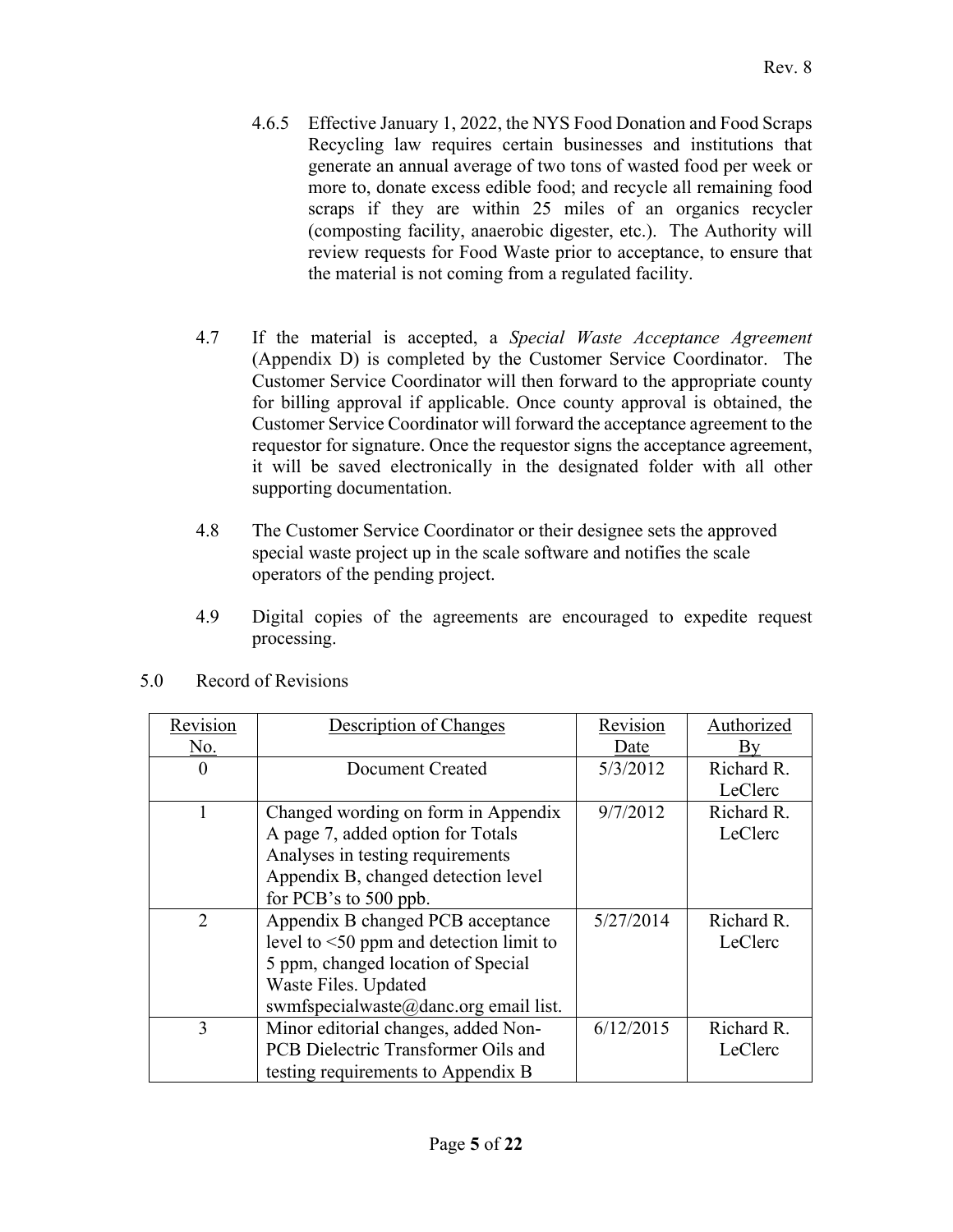| $\overline{4}$ | Added exemption for analytical testing<br>for virgin fuel spills at residences. Added<br>Asbestos containing waste acceptance<br>procedure. Added virgin spill questions<br>to Appendix A. Removed requirement<br>for Authority signature for approval.<br>Added that total constituent analysis is<br>an acceptable substitute for all TCLP<br>analysis in Appendix B if requirements<br>noted in footnote <sup>8</sup> are met. Created new<br>waste category for industrial paper<br>sludge<br>manufacturing<br>based<br>on<br>historical<br>review of data.<br>Added<br>question on BUD wastes in Section 6 of | 12/22/2015 | Richard R.<br>LeClerc |
|----------------|--------------------------------------------------------------------------------------------------------------------------------------------------------------------------------------------------------------------------------------------------------------------------------------------------------------------------------------------------------------------------------------------------------------------------------------------------------------------------------------------------------------------------------------------------------------------------------------------------------------------|------------|-----------------------|
| 5              | App A.<br>Updated directions to include additional                                                                                                                                                                                                                                                                                                                                                                                                                                                                                                                                                                 | 9/15/2016  | Richard R.            |
|                | review time for larger projects.                                                                                                                                                                                                                                                                                                                                                                                                                                                                                                                                                                                   |            | LeClerc               |
| 6              | SWMF to MMF, Division Mgr updates,<br>email routing, direction for out of region<br>wastes in section 4.6, minor editorial<br>changes                                                                                                                                                                                                                                                                                                                                                                                                                                                                              | 06/04/2018 | P. Pastella           |
| $\tau$         | Removed reference to county<br>surcharges from Section 4.7 as they are<br>no longer line items in the agreements.<br>Added actions for receiving<br>preproduction plastics; Updated<br>Appendix C: Ignitability updated to<br>include 3 additional methods as<br>identified in EPA SW-846; Reactivity<br>updated to reflect regulatory language<br>found in 40 CFR 261.23 and formatting<br>of tables. Clarified surcharges in<br>Appendix D. Other minor editorial<br>changes.                                                                                                                                    | 11/14/2018 | P. Pastella           |
| 8              | Update job titles, referenced sections of<br>the Authority's Solid Waste Permit<br>Policy, added references to New York<br>State's Food Waste regulations<br>Update sw-846 Method and limit for<br>Ignitability of Solids                                                                                                                                                                                                                                                                                                                                                                                          | 11/22/2021 | C. Tuttle             |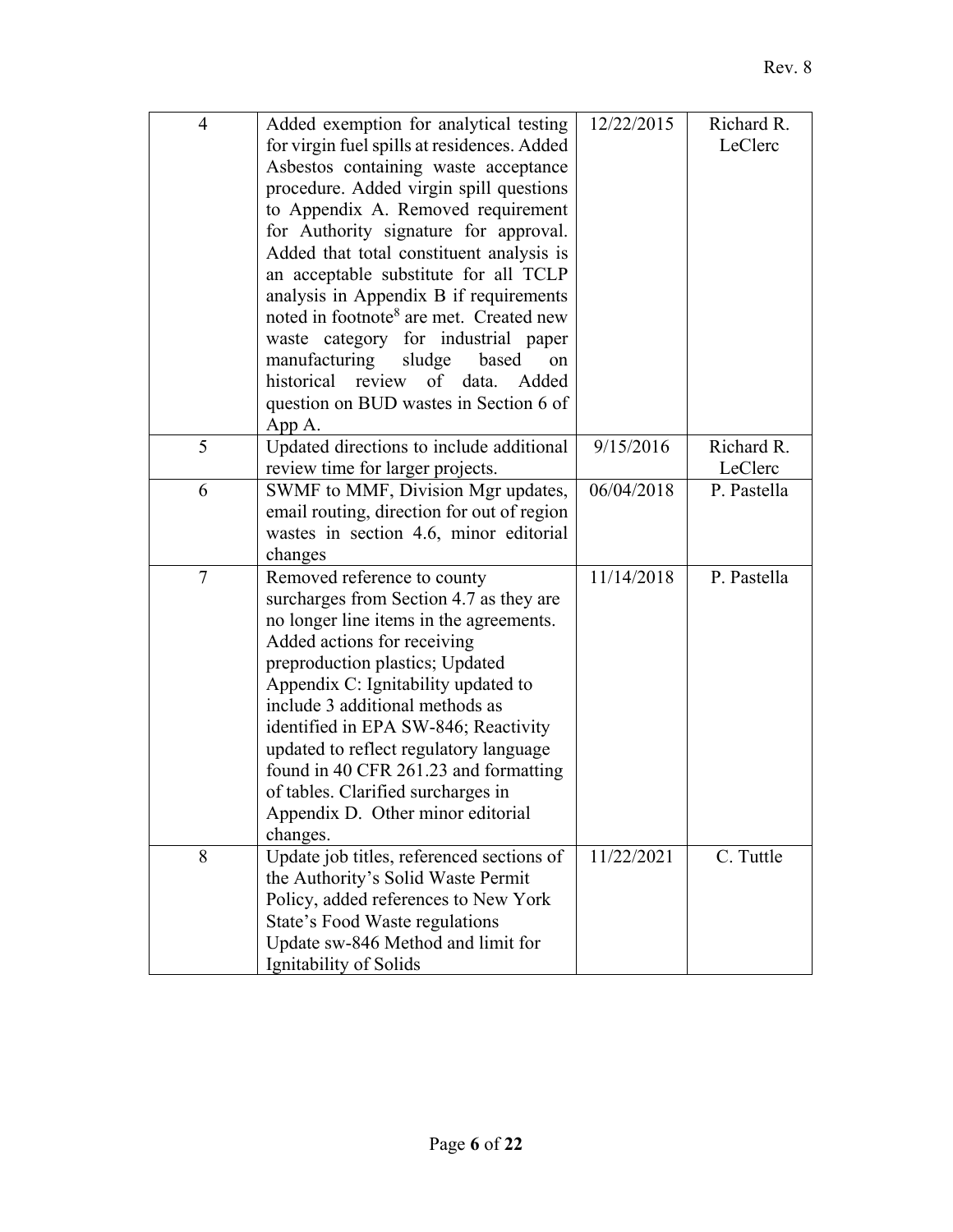

## **Materials Management Facility**

23400 NYS Rt. 177, Rodman, NY 13682 Phone: (315)661-3230 Fax (315)661-3231 DEC Permit # 6-2252-00006/00007

### **Directions**

- Complete Appendix A, Non-Asbestos Special Waste Profile form, Sections 1.0-8.0 in its entirety
- Refer to Appendix B, Special Waste Analytical Testing Requirements, for information on specific materials
- Refer to Appendix C, Analytical Methods, Parameters and Standards for testing protocols
- Email completed profile to swmfspecialwaste $\omega$ danc.org and please allow five business days for processing.
- NOTE: Additional notice and review time is required for special waste volumes of more than 100 tons per day. Please contact the MMF Division Manager directly at ppastella@danc.org to discuss these requests at least 10 business days before you plan to dispose of special waste.

# **NON-ASBESTOS SPECIAL WASTE PROFILE**

THIS FORM IS FOR DISPOSAL OF *NON-HAZARDOUS* WASTE ONLY *(Incomplete or missing information will delay approval process)* 

# **1.0 ORIGIN OF WASTE (SITE ADDRESS WHERE WASTE ORIGINATED-NO PO BOXES)**

| Business / Property Owner's Name: |                            |        |      |
|-----------------------------------|----------------------------|--------|------|
| Address:                          | City:                      | State: | Zip: |
| County:                           | Phone:                     | Fax:   |      |
| <b>Contact Person:</b>            | Title:                     | Email: |      |
| EPA ID# (if applicable):          | State ID# (if applicable): |        |      |

# **2.0 GENERATOR INFORMATION (CHECK IF SAME AS ABOVE)**

| Business / Property Owner's Name: |                            |        |      |
|-----------------------------------|----------------------------|--------|------|
| Address:                          | City:                      | State: | Zip: |
| County:                           | Phone:                     | Fax:   |      |
| <b>Contact Person:</b>            | Title:                     | Email: |      |
| EPA ID# (if applicable):          | State ID# (if applicable): |        |      |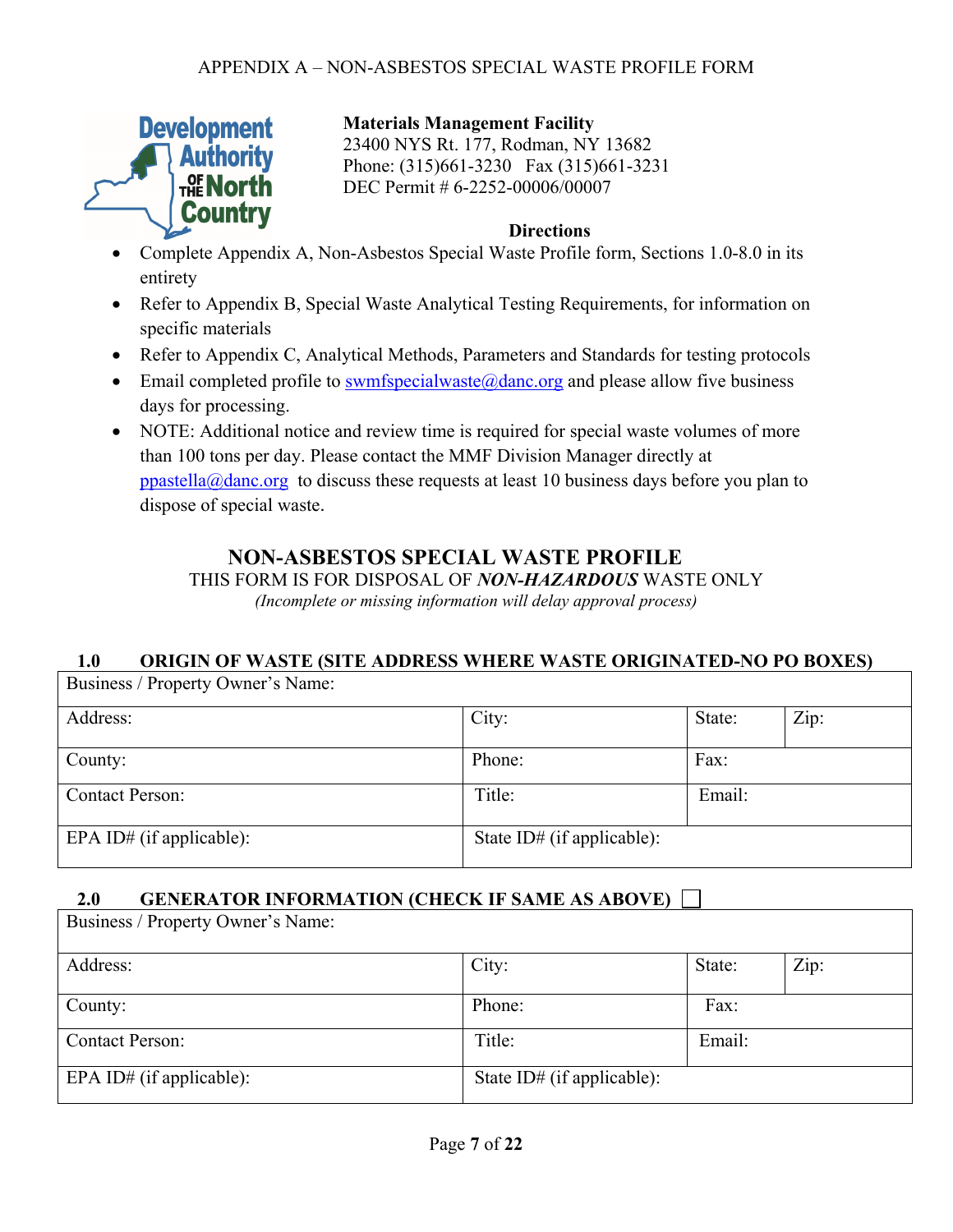### APPENDIX A – NON-ASBESTOS SPECIAL WASTE PROFILE FORM

### **3.0 BILLING INFORMATION (Hauler is typically billed)**

| Company Name:           |        | MMF Account #: |        |      |
|-------------------------|--------|----------------|--------|------|
| <b>Mailing Address:</b> | City:  |                | State: | Zip: |
| <b>Contact Person:</b>  | Phone: |                | Fax:   |      |

### **4.0 AUTHORIZED HAULER (PRIMARY)**

| Company Name:                       |                            |        |      |
|-------------------------------------|----------------------------|--------|------|
| Address:                            | City:                      | State: | Zip: |
| <b>Contact Person:</b>              | Title:                     |        |      |
| Email:                              | Phone:                     | Fax:   |      |
| NYS DEC Waste Transporter Permit #: | DANC Waste Hauler Permit#: |        |      |

# **5.0 AUTHORIZED HAULER (SECONDARY)**

| Company Name:                       |                            |        |      |
|-------------------------------------|----------------------------|--------|------|
| Address:                            | City:                      | State: | Zip: |
| <b>Contact Person:</b>              | Title:                     |        |      |
| Email:                              | Phone:                     | Fax:   |      |
| NYS DEC Waste Transporter Permit #: | DANC Waste Hauler Permit#: |        |      |

# **6.0 WASTE CHARACTERIZATION**

| Name of Waste (see Appendix B Waste)<br>Product Column):                                                                                                                                | Type of Waste: (soil, sludge, process<br>waste, etc.)                          | <b>Estimated Delivery</b><br>Date(s): |  |  |  |
|-----------------------------------------------------------------------------------------------------------------------------------------------------------------------------------------|--------------------------------------------------------------------------------|---------------------------------------|--|--|--|
| None<br>Mild<br>Strong<br>Odor                                                                                                                                                          | Is the waste stream: Stored above grade To be excavated<br>Stored in container |                                       |  |  |  |
| One Time Project, estimated amount in tons:                                                                                                                                             |                                                                                |                                       |  |  |  |
| Maximum Daily Amount in tons:                                                                                                                                                           |                                                                                |                                       |  |  |  |
| Ongoing disposal, estimated annual amount in tons:                                                                                                                                      |                                                                                |                                       |  |  |  |
| Maximum Daily Amount in tons:                                                                                                                                                           |                                                                                |                                       |  |  |  |
| Was waste generated from food production? $\Box$ Yes $\Box$ No (If "yes", answer questions below)                                                                                       |                                                                                |                                       |  |  |  |
| - Is your facility considered a designated New York State Food Scrap generator? The NYS Department of<br>Environmental Conservation maintains a list of facilities on their website at: |                                                                                |                                       |  |  |  |
| https://www.dec.ny.gov/docs/materials_minerals_pdf/dfsglistfinal.pdf) No (If "yes", answer                                                                                              |                                                                                |                                       |  |  |  |
| questions below and provide generator code:                                                                                                                                             |                                                                                |                                       |  |  |  |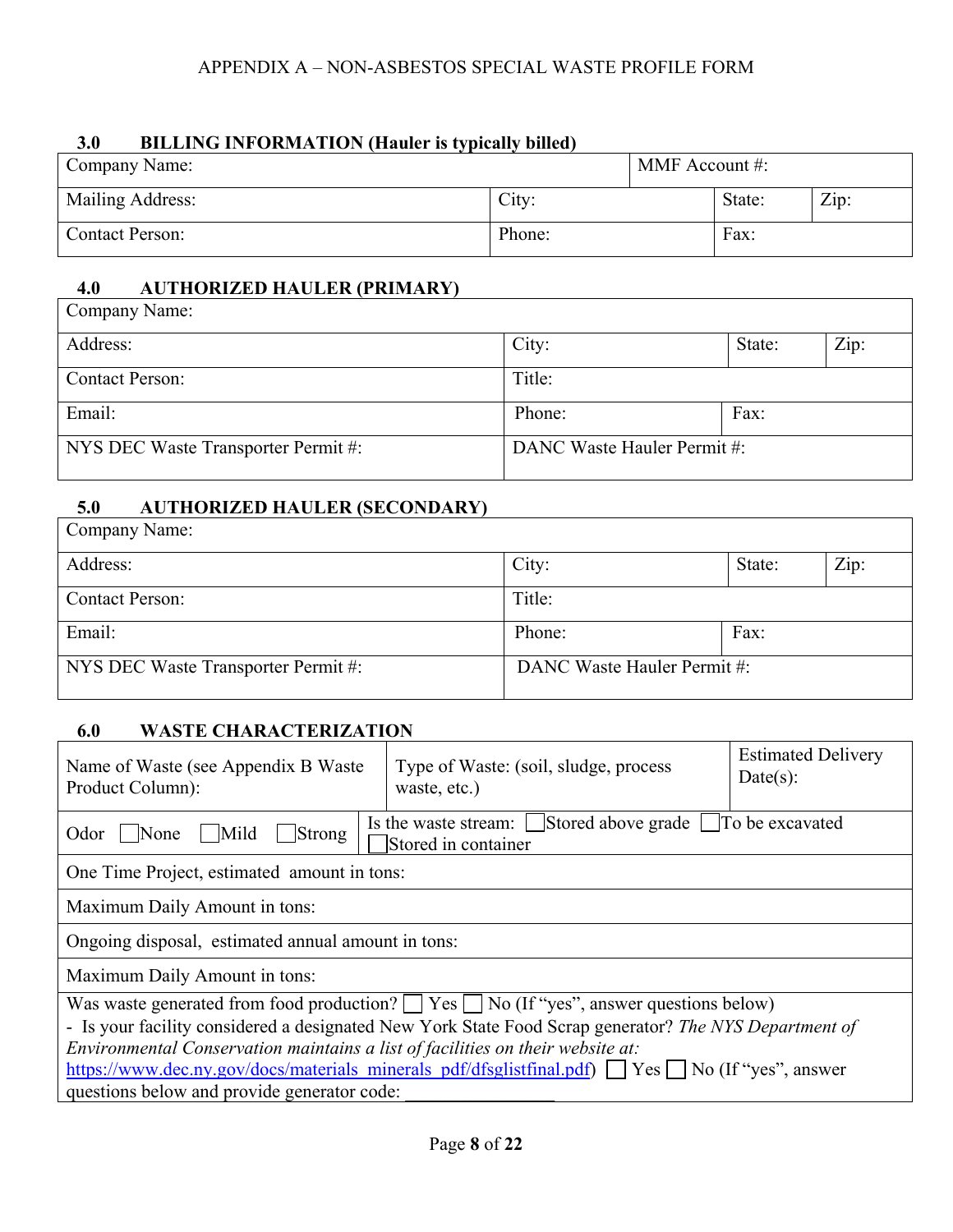# APPENDIX A – NON-ASBESTOS SPECIAL WASTE PROFILE FORM

| If a designated NYS Food Scrap generator, are you required to recycle food waste? $\Box$ Yes $\Box$ No If "yes",<br>have you obtained a waiver from NYS stating you do not have to comply? $\Box$ Yes, attach a copy. $\Box$ No |
|---------------------------------------------------------------------------------------------------------------------------------------------------------------------------------------------------------------------------------|
| Process that generated waste (Be Specific):                                                                                                                                                                                     |
| Was waste generated from a leak or spill? $\Box$ Yes (If "yes", answer questions below) $\Box$ No                                                                                                                               |
| Type of Contamination: □ Gasoline □ Fuel Oil □ Diesel □ Kerosene □ Waste Oil □ Unknown<br>$\Box$ Other (Specify)                                                                                                                |
| Is the property: $\Box$ Residential $\Box$ Commercial $\Box$ Industrial $\Box$ Other:<br>(specify)                                                                                                                              |
| List Tax Parcel Identification Number(s) associated with the location of the spill<br>$\overline{\phantom{a}}$                                                                                                                  |
| Amount of Contaminant Released, if known (Gallons):                                                                                                                                                                             |
| DEC Spill # (if greater than 5 gallons): $\Box$ N/A                                                                                                                                                                             |
| Is this a Virgin Fuel Spill (defined as fuel that has not been used or mixed with other chemicals)?<br>$\overline{\phantom{a}}$<br>Yes<br>$\overline{\rm ~No}$                                                                  |
| Has a letter from the NYSDEC been attached deeming the waste "non-hazardous"? $\Box$ Yes $\Box$ No<br>If "Yes" Analytical Testing is not required. If "No" Analytical Testing is required see Appendix B.                       |
| Was this site ever suspected of having hazardous materials? $\Box$ Yes (if "Yes" answer questions below)<br>No<br>(if "No" go to next page)                                                                                     |
| What was the source of the hazardous materials? _________________________________                                                                                                                                               |
| Which compounds were suspected?                                                                                                                                                                                                 |
| Has testing been performed to quantify these compounds?<br>[Yes (If yes, provide copies of analysis and of sampling and analysis plan.)<br>N <sub>o</sub>                                                                       |
| What conclusions were made regarding lab data (attach additional detail if necessary)?                                                                                                                                          |
| Is the site a registered Superfund Site? $\Box$ Yes; provide registration number:<br>N <sub>o</sub>                                                                                                                             |
| Does this facility currently generate any hazardous waste? $\Box$ Yes (if "yes" answer questions below)<br>$\sqrt{\text{No}}$                                                                                                   |
| If hazardous wastes are generated, does management feel that adequate controls are in place to control<br>separate waste streams? $\Box$ Yes $\Box$ No, a detailed explanation must be attached.                                |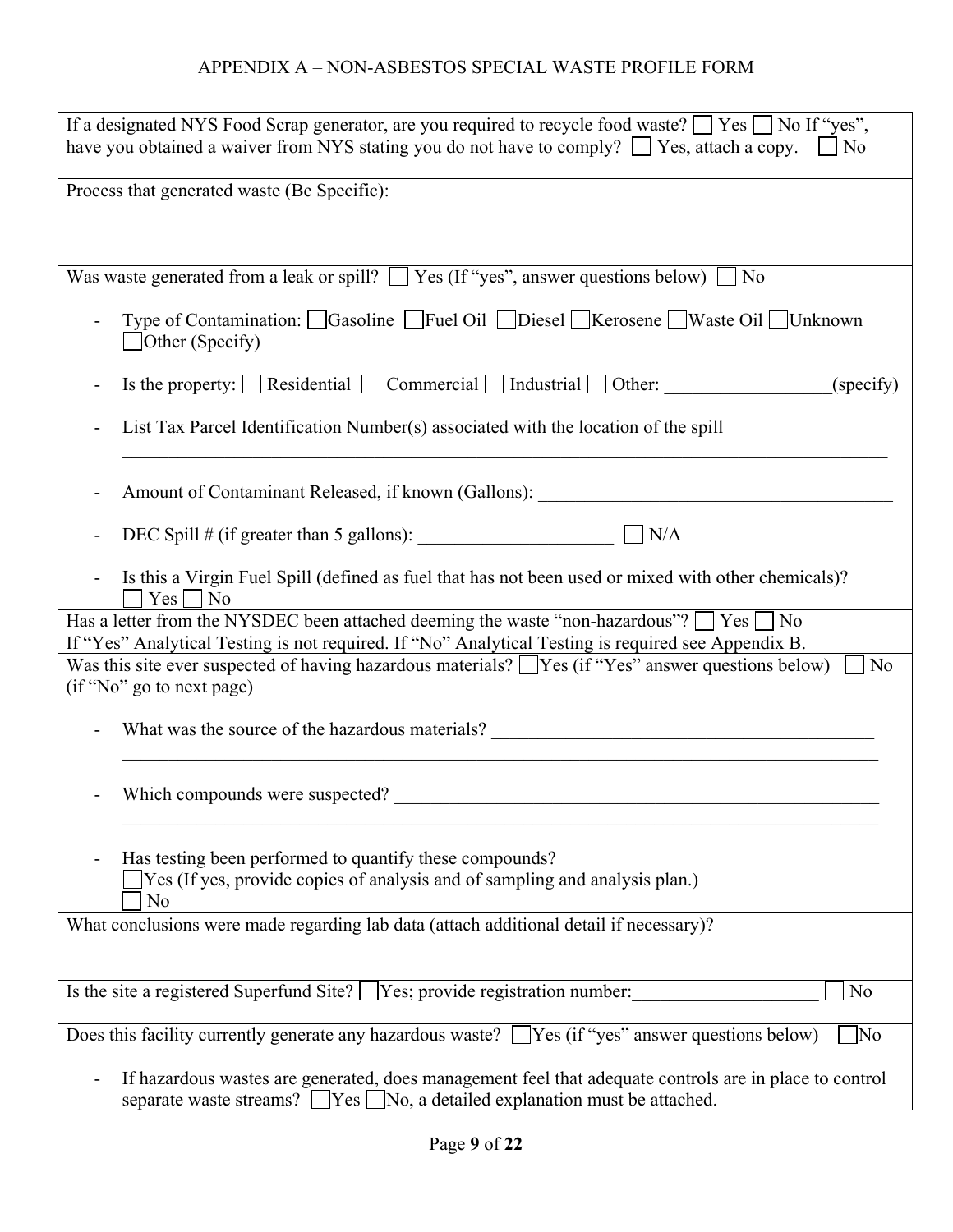# **7.0 GENERATOR'S CERTIFICATION TO MATERIALS MANAGEMENT FACILITY**

For the purposes of this certification, the Generator is defined as the responsible individual for the firm, company, agency, corporation, partnership, association, municipality, commission, political subdivision or other entity whose act or process produced the waste to be disposed.

I hereby certify that all of the information that we have presented to the Authority on this form or any attachments is an accurate representation of our waste stream.

I hereby certify that the Authority can contact the laboratory directly to discuss our attached waste stream.

I hereby certify that the waste stream that we are applying for disposal at the Authority's Materials Management Facility is not a listed known hazardous waste. In addition, none of the components of the process, or any residue generated, are known hazardous wastes.

I hereby agree that any changes in this waste stream, either in the process method or changes of any of the components, that we will notify the Authority, in writing, within 24 hours of our findings (email is the preferred method).

I agree that a representative of the Authority may at any time visit the site of contamination and sample the material to be disposed.

I agree to indemnify, defend and hold harmless the Authority, its employees, affiliates, successors and assigns from and against any and all losses, liabilities, damages, claims, fines, causes of action deficiencies, costs and expenses (including reasonable attorneys' fees and other litigation expenses) based upon, arising out of or otherwise related to the disposal of our waste stream.

Name:

Signature:

Title: Date:

(Print)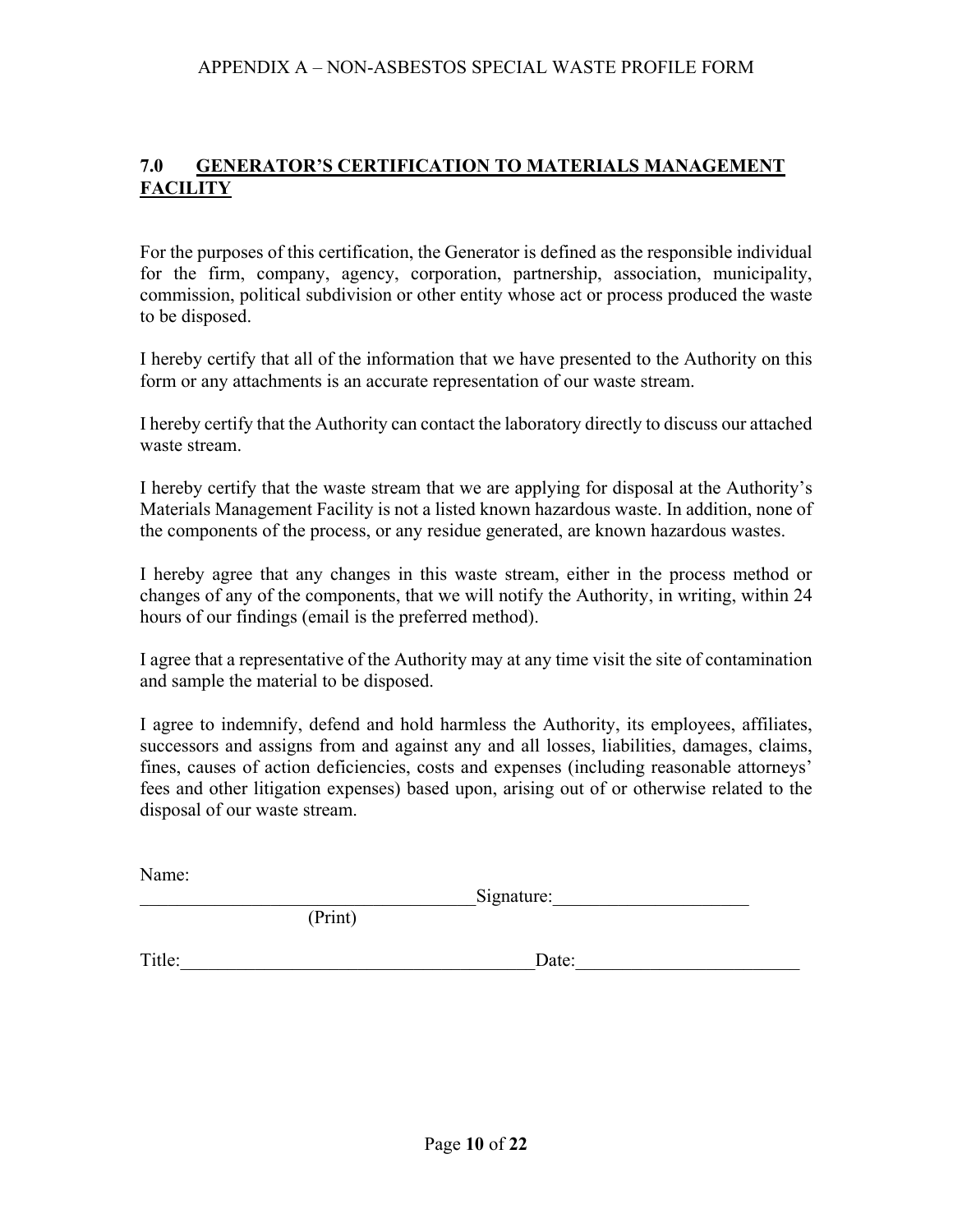# **8.0 Certification of Representative Sample (Please Type or Print Legibly)**

| Generator's Name:      |        |               |        |      |
|------------------------|--------|---------------|--------|------|
| Waste Name:            |        |               |        |      |
| Sample Date:           |        | Time Sampled: |        |      |
| Laboratory Name:       |        |               |        |      |
| Address:               | City:  |               | State: | Zip: |
| <b>Contact Person:</b> | Title: |               |        |      |
| Email:                 |        | Phone:        | Fax:   |      |

**It is mandatory that the testing laboratory receive a representative sample of the waste stream that you intend to dispose of at the Authority's Materials Management Facility. Sampling instructions can be obtained from your ELAP and / or other approved laboratory. Please follow the instructions carefully.** 

*Please refer to our Special Waste Analytical Requirements-Appendix B, for the required laboratory tests. These are the general sampling quantities and may be modified at our discretion.* 

| $1-500$ Tons                     | One (1) Sample Required    |
|----------------------------------|----------------------------|
| $>500$ Tons and $\leq 1000$ Tons | Two (2) Samples Required   |
| $>1000$ Tons and $\leq 1500$     | Three (3) Samples Required |
| $>1500$ and $\leq 2000$ Tons     | Four (4) Samples Required  |
| $>2000$ Tons                     | Determined By DANC         |

## **Sampler's Certification**

I hereby certify that I personally collected a representative sample of the waste stream at the location, date and time as listed above.

Name: \_\_\_\_\_\_\_\_\_\_\_\_\_\_\_\_\_\_\_\_\_\_\_\_\_\_\_\_\_\_\_\_\_\_\_\_\_\_\_\_\_\_\_\_\_\_\_Date:\_\_\_\_\_\_\_\_\_\_\_\_\_\_\_\_\_\_\_ (Please print) Signature: Company: Generator Witness: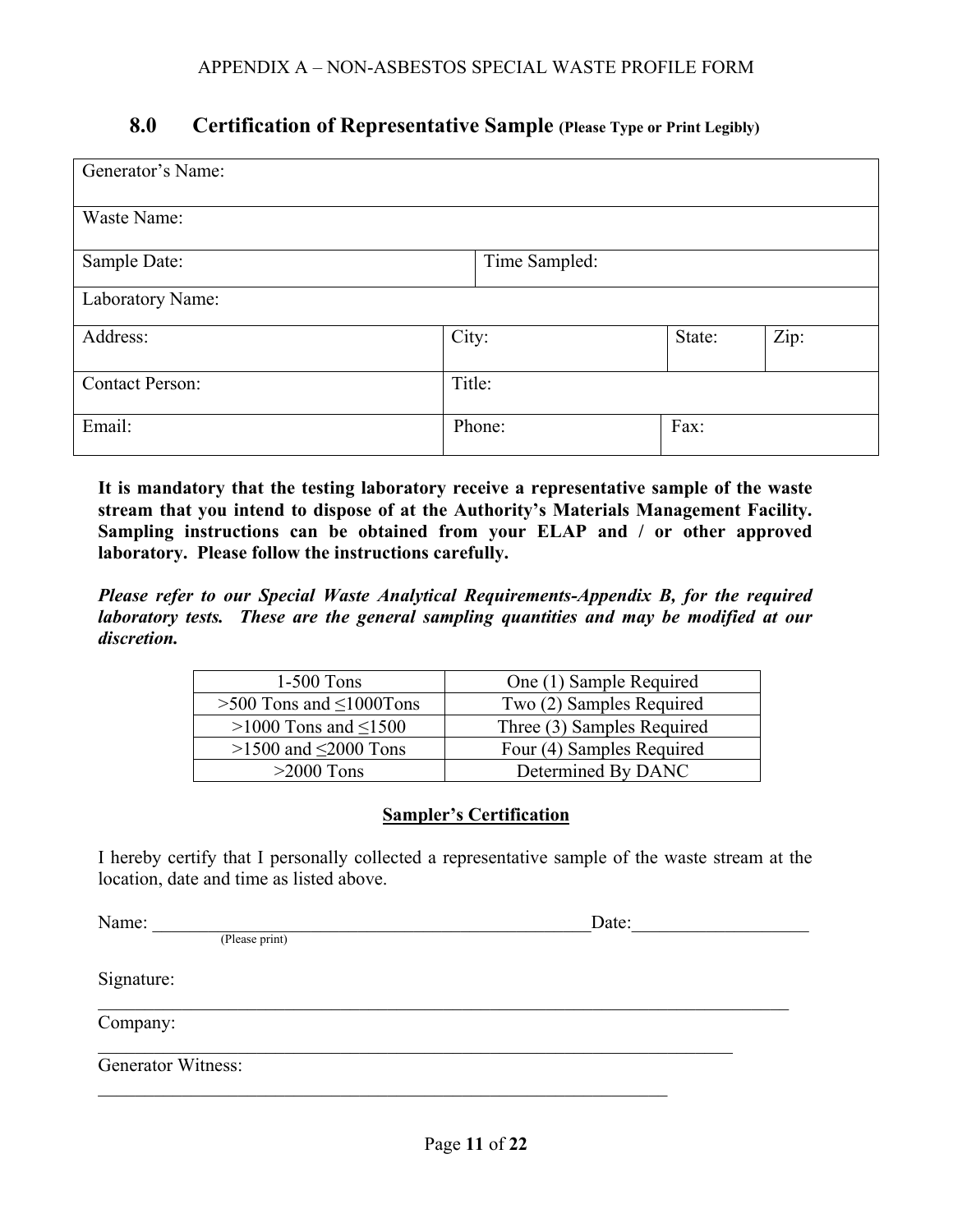## APPENDIX B– SPECIALWASTE ANALYTICAL REQUIREMENTS

## **DEVELOPMENT AUTHORITY OF THE NORTH COUNTRY MATERIALS MANAGEMENT FACILITY, RODMAN, NY**

The following testing guidance has been prepared to provide requirements for specific special wastes. Please consult with Authority Staff if you have any questions about the testing requirements.

| <b>CONTAMINATED SOILS &amp; SEDIMENTS</b>                                     |                                                                                                                                                                                                                                                           |                                                                                                                                                                             |  |  |  |
|-------------------------------------------------------------------------------|-----------------------------------------------------------------------------------------------------------------------------------------------------------------------------------------------------------------------------------------------------------|-----------------------------------------------------------------------------------------------------------------------------------------------------------------------------|--|--|--|
| <b>Waste Product</b>                                                          | <b>Testing Requirements</b>                                                                                                                                                                                                                               | <b>Acceptable Level</b>                                                                                                                                                     |  |  |  |
| <b>Gasoline Contaminated Material</b>                                         | <b>TCLP</b> Lead<br><b>TCLP Volatiles</b><br>Paint Filter Liquids Test<br>Ignitability of Solids                                                                                                                                                          | Refer to Appendix $\overline{C}$<br>Not Present<br>$<$ 2.2 mm/sec                                                                                                           |  |  |  |
| Diesel Fuel, Kerosene, Heating Oil,<br>Hydraulic Oil Contaminated<br>Material | <b>TCLP Semi-Volatiles</b><br>Paint Filter<br>Ignitability of Solids                                                                                                                                                                                      | Refer to Appendix C<br>Not Present<br>$<$ 2.2 mm/sec                                                                                                                        |  |  |  |
| Waste Oil Contaminated Material                                               | <b>TCLP</b> Metals<br><b>TCLP</b> Volatiles<br><b>TCLP Semi-Volatiles</b><br><b>Total PCBs</b><br>Reactivity<br>Paint Filter<br>Ignitability of Solids<br>Corrosivity                                                                                     | Refer to Appendix C<br>$<$ 50 ppm 5ppm dL <sup>1</sup><br>Cyanide $<$ 250 ppm<br>Sulfide $<$ 500 ppm<br>Not Present<br>$<$ 2.2 mm/sec<br>$pH > 2$ and < 12.5                |  |  |  |
| Non-PCB Dielectric Transformer<br>Oil (from non-industrial sites only)        | <b>Total PCBs</b><br>Paint Filter<br>Ignitability of Solids                                                                                                                                                                                               | $<$ 50 ppm 5ppm dL <sup>1</sup><br>Not Present<br>$<$ 2.2 mm/sec                                                                                                            |  |  |  |
| <b>Unknown Release</b>                                                        | <b>TCLP</b> Metals<br><b>TCLP</b> Volatiles<br><b>TCLP Semi-Volatiles</b><br>TCLP Herbicides <sup>4</sup><br><b>TCLP</b> Pesticides <sup>4</sup><br><b>Total PCBs</b><br>Reactivity<br>Paint Filter Liquids Test<br>Ignitability of Solids<br>Corrosivity | Refer to Appendix C<br>$\epsilon$<br>$\leq$ 50 ppm 5 ppm dL <sup>1</sup><br>Cyanide <250 ppm<br>Sulfide $<$ 500 ppm<br>Not Present<br>$<$ 2.2 mm/sec<br>$pH > 2$ and < 12.5 |  |  |  |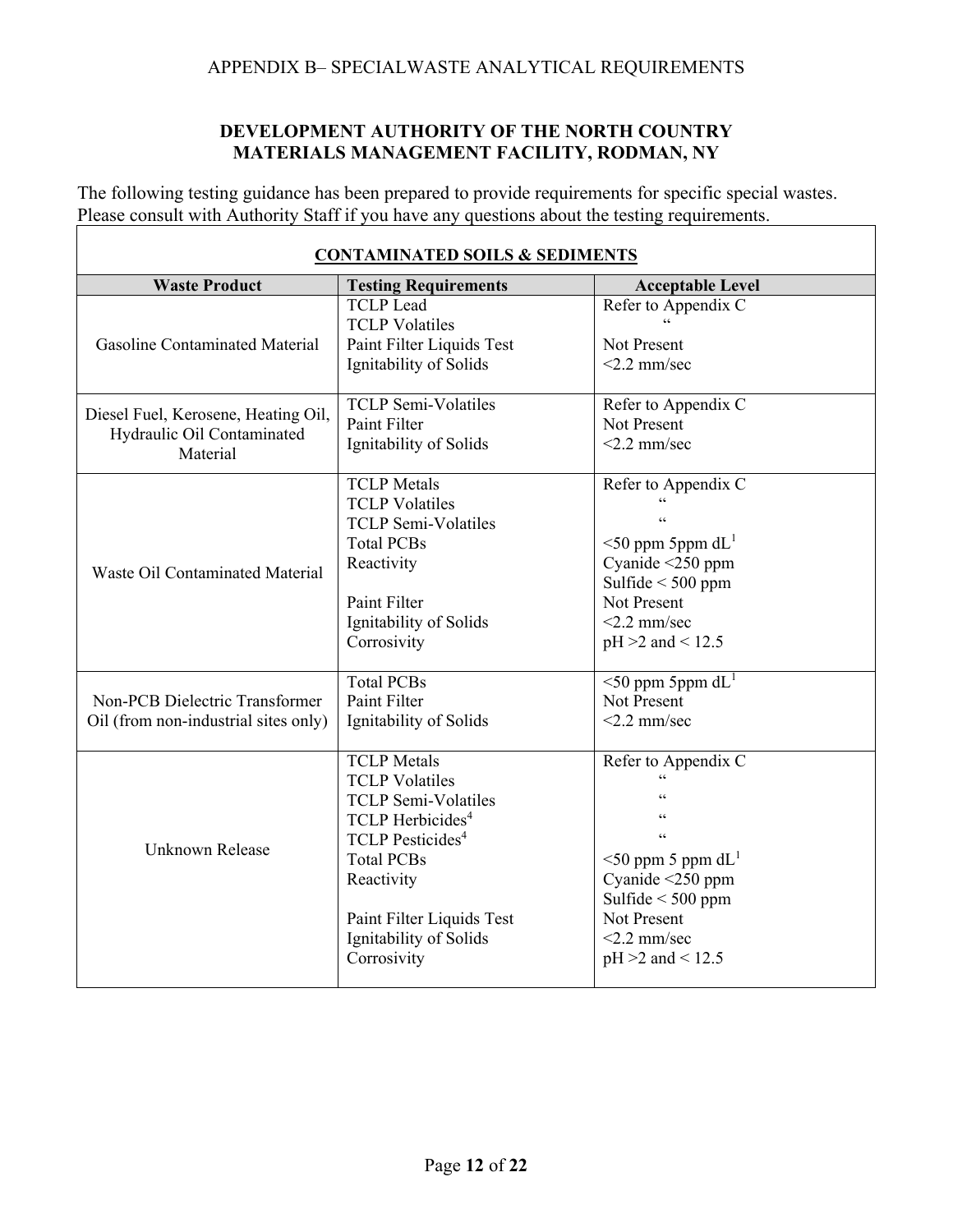| <b>Waste Product</b><br><b>Acceptable Level</b><br><b>Testing Requirements</b><br><b>TCLP</b> Metals<br>Refer to Appendix C<br>$\zeta$ $\zeta$<br><b>TCLP Volatiles</b><br><b>TCLP</b> Semi-Volatiles<br>66<br>TCLP Herbicides <sup>4</sup><br>66<br><b>TCLP</b> Pesticides <sup>4</sup><br>$\leq$ 50 ppm 5ppm dL <sup>1</sup><br><b>Coal Tar Contaminated Material</b><br><b>Total PCBs</b><br>Cyanide $\leq$ 250 ppm<br>Reactivity<br>Sulfide<500 ppm<br>Not Present<br>Paint Filter Liquids Test<br>Ignitability of Solids<br>$<$ 2.2 mm/sec<br>Corrosivity<br>$pH > 2$ and < 12.5<br>$<$ 50 ppm 5ppm dL <sup>1</sup><br><b>Total PCBs</b><br><b>PCB</b> Impacted Material<br><b>SLUDGES &amp; RELATED WASTES</b><br><b>Waste Product</b><br><b>Testing Requirements</b><br><b>Acceptable Level</b><br><b>TCLP</b> Metals<br>Refer to Appendix C<br><b>TCLP Volatiles</b><br>$\leq$ 50 ppm 5ppm dL <sup>1</sup><br><b>Total PCBs</b><br>Cyanide <250 ppm<br>Reactivity<br>WWTP Grit/Screenings or<br>Sulfide $<$ 500 ppm<br>WWTP Sludge <sup>2, 3</sup><br>Paint Filter Liquids Test<br>Not Present<br>Ignitability of Solids<br>$<$ 2.2 mm/sec<br>Corrosivity<br>$pH > 2$ and < 12.5<br><b>TCLP</b> Metals<br>Refer to Appendix C<br><b>TCLP</b> Volatiles<br><b>TCLP Semi-Volatiles</b><br>$\leq$ 50 ppm 5ppm dL <sup>1</sup><br><b>Total PCBs</b><br>Petroleum Derived Sludge;<br>Cyanide <250 ppm<br>Reactivity<br>Other Industrial Sludge <sup>2, 3</sup><br>Sulfide $<$ 500 ppm<br>Not Present<br>Paint Filter Liquids Test<br>Ignitability of Solids<br>$<$ 2.2 mm/sec<br>Corrosivity<br>$pH > 2$ and < 12.5<br>Refer Appendix C<br><b>TCLP</b> Metals<br>$\leq$ 50 ppm 5ppm dL <sup>1</sup><br><b>Total PCBs</b><br>Cyanide <250 ppm<br>Reactivity<br>Paper Sludge <sup>2,3</sup><br>Sulfide <500 ppm<br>Not Present | <b>OTHER CONTAMINATED SOILS &amp; SEDIMENTS</b> |                           |  |  |
|---------------------------------------------------------------------------------------------------------------------------------------------------------------------------------------------------------------------------------------------------------------------------------------------------------------------------------------------------------------------------------------------------------------------------------------------------------------------------------------------------------------------------------------------------------------------------------------------------------------------------------------------------------------------------------------------------------------------------------------------------------------------------------------------------------------------------------------------------------------------------------------------------------------------------------------------------------------------------------------------------------------------------------------------------------------------------------------------------------------------------------------------------------------------------------------------------------------------------------------------------------------------------------------------------------------------------------------------------------------------------------------------------------------------------------------------------------------------------------------------------------------------------------------------------------------------------------------------------------------------------------------------------------------------------------------------------------------------------------------------------------------------------------------------------------------------------------|-------------------------------------------------|---------------------------|--|--|
|                                                                                                                                                                                                                                                                                                                                                                                                                                                                                                                                                                                                                                                                                                                                                                                                                                                                                                                                                                                                                                                                                                                                                                                                                                                                                                                                                                                                                                                                                                                                                                                                                                                                                                                                                                                                                                 |                                                 |                           |  |  |
|                                                                                                                                                                                                                                                                                                                                                                                                                                                                                                                                                                                                                                                                                                                                                                                                                                                                                                                                                                                                                                                                                                                                                                                                                                                                                                                                                                                                                                                                                                                                                                                                                                                                                                                                                                                                                                 |                                                 |                           |  |  |
|                                                                                                                                                                                                                                                                                                                                                                                                                                                                                                                                                                                                                                                                                                                                                                                                                                                                                                                                                                                                                                                                                                                                                                                                                                                                                                                                                                                                                                                                                                                                                                                                                                                                                                                                                                                                                                 |                                                 |                           |  |  |
|                                                                                                                                                                                                                                                                                                                                                                                                                                                                                                                                                                                                                                                                                                                                                                                                                                                                                                                                                                                                                                                                                                                                                                                                                                                                                                                                                                                                                                                                                                                                                                                                                                                                                                                                                                                                                                 |                                                 |                           |  |  |
|                                                                                                                                                                                                                                                                                                                                                                                                                                                                                                                                                                                                                                                                                                                                                                                                                                                                                                                                                                                                                                                                                                                                                                                                                                                                                                                                                                                                                                                                                                                                                                                                                                                                                                                                                                                                                                 |                                                 |                           |  |  |
|                                                                                                                                                                                                                                                                                                                                                                                                                                                                                                                                                                                                                                                                                                                                                                                                                                                                                                                                                                                                                                                                                                                                                                                                                                                                                                                                                                                                                                                                                                                                                                                                                                                                                                                                                                                                                                 |                                                 |                           |  |  |
|                                                                                                                                                                                                                                                                                                                                                                                                                                                                                                                                                                                                                                                                                                                                                                                                                                                                                                                                                                                                                                                                                                                                                                                                                                                                                                                                                                                                                                                                                                                                                                                                                                                                                                                                                                                                                                 |                                                 |                           |  |  |
|                                                                                                                                                                                                                                                                                                                                                                                                                                                                                                                                                                                                                                                                                                                                                                                                                                                                                                                                                                                                                                                                                                                                                                                                                                                                                                                                                                                                                                                                                                                                                                                                                                                                                                                                                                                                                                 |                                                 |                           |  |  |
|                                                                                                                                                                                                                                                                                                                                                                                                                                                                                                                                                                                                                                                                                                                                                                                                                                                                                                                                                                                                                                                                                                                                                                                                                                                                                                                                                                                                                                                                                                                                                                                                                                                                                                                                                                                                                                 |                                                 |                           |  |  |
|                                                                                                                                                                                                                                                                                                                                                                                                                                                                                                                                                                                                                                                                                                                                                                                                                                                                                                                                                                                                                                                                                                                                                                                                                                                                                                                                                                                                                                                                                                                                                                                                                                                                                                                                                                                                                                 |                                                 |                           |  |  |
|                                                                                                                                                                                                                                                                                                                                                                                                                                                                                                                                                                                                                                                                                                                                                                                                                                                                                                                                                                                                                                                                                                                                                                                                                                                                                                                                                                                                                                                                                                                                                                                                                                                                                                                                                                                                                                 |                                                 |                           |  |  |
|                                                                                                                                                                                                                                                                                                                                                                                                                                                                                                                                                                                                                                                                                                                                                                                                                                                                                                                                                                                                                                                                                                                                                                                                                                                                                                                                                                                                                                                                                                                                                                                                                                                                                                                                                                                                                                 |                                                 |                           |  |  |
|                                                                                                                                                                                                                                                                                                                                                                                                                                                                                                                                                                                                                                                                                                                                                                                                                                                                                                                                                                                                                                                                                                                                                                                                                                                                                                                                                                                                                                                                                                                                                                                                                                                                                                                                                                                                                                 |                                                 |                           |  |  |
|                                                                                                                                                                                                                                                                                                                                                                                                                                                                                                                                                                                                                                                                                                                                                                                                                                                                                                                                                                                                                                                                                                                                                                                                                                                                                                                                                                                                                                                                                                                                                                                                                                                                                                                                                                                                                                 |                                                 |                           |  |  |
|                                                                                                                                                                                                                                                                                                                                                                                                                                                                                                                                                                                                                                                                                                                                                                                                                                                                                                                                                                                                                                                                                                                                                                                                                                                                                                                                                                                                                                                                                                                                                                                                                                                                                                                                                                                                                                 |                                                 |                           |  |  |
|                                                                                                                                                                                                                                                                                                                                                                                                                                                                                                                                                                                                                                                                                                                                                                                                                                                                                                                                                                                                                                                                                                                                                                                                                                                                                                                                                                                                                                                                                                                                                                                                                                                                                                                                                                                                                                 |                                                 |                           |  |  |
|                                                                                                                                                                                                                                                                                                                                                                                                                                                                                                                                                                                                                                                                                                                                                                                                                                                                                                                                                                                                                                                                                                                                                                                                                                                                                                                                                                                                                                                                                                                                                                                                                                                                                                                                                                                                                                 |                                                 |                           |  |  |
|                                                                                                                                                                                                                                                                                                                                                                                                                                                                                                                                                                                                                                                                                                                                                                                                                                                                                                                                                                                                                                                                                                                                                                                                                                                                                                                                                                                                                                                                                                                                                                                                                                                                                                                                                                                                                                 |                                                 |                           |  |  |
|                                                                                                                                                                                                                                                                                                                                                                                                                                                                                                                                                                                                                                                                                                                                                                                                                                                                                                                                                                                                                                                                                                                                                                                                                                                                                                                                                                                                                                                                                                                                                                                                                                                                                                                                                                                                                                 |                                                 |                           |  |  |
|                                                                                                                                                                                                                                                                                                                                                                                                                                                                                                                                                                                                                                                                                                                                                                                                                                                                                                                                                                                                                                                                                                                                                                                                                                                                                                                                                                                                                                                                                                                                                                                                                                                                                                                                                                                                                                 |                                                 |                           |  |  |
|                                                                                                                                                                                                                                                                                                                                                                                                                                                                                                                                                                                                                                                                                                                                                                                                                                                                                                                                                                                                                                                                                                                                                                                                                                                                                                                                                                                                                                                                                                                                                                                                                                                                                                                                                                                                                                 |                                                 |                           |  |  |
|                                                                                                                                                                                                                                                                                                                                                                                                                                                                                                                                                                                                                                                                                                                                                                                                                                                                                                                                                                                                                                                                                                                                                                                                                                                                                                                                                                                                                                                                                                                                                                                                                                                                                                                                                                                                                                 |                                                 |                           |  |  |
|                                                                                                                                                                                                                                                                                                                                                                                                                                                                                                                                                                                                                                                                                                                                                                                                                                                                                                                                                                                                                                                                                                                                                                                                                                                                                                                                                                                                                                                                                                                                                                                                                                                                                                                                                                                                                                 |                                                 |                           |  |  |
|                                                                                                                                                                                                                                                                                                                                                                                                                                                                                                                                                                                                                                                                                                                                                                                                                                                                                                                                                                                                                                                                                                                                                                                                                                                                                                                                                                                                                                                                                                                                                                                                                                                                                                                                                                                                                                 |                                                 |                           |  |  |
|                                                                                                                                                                                                                                                                                                                                                                                                                                                                                                                                                                                                                                                                                                                                                                                                                                                                                                                                                                                                                                                                                                                                                                                                                                                                                                                                                                                                                                                                                                                                                                                                                                                                                                                                                                                                                                 |                                                 |                           |  |  |
|                                                                                                                                                                                                                                                                                                                                                                                                                                                                                                                                                                                                                                                                                                                                                                                                                                                                                                                                                                                                                                                                                                                                                                                                                                                                                                                                                                                                                                                                                                                                                                                                                                                                                                                                                                                                                                 |                                                 |                           |  |  |
|                                                                                                                                                                                                                                                                                                                                                                                                                                                                                                                                                                                                                                                                                                                                                                                                                                                                                                                                                                                                                                                                                                                                                                                                                                                                                                                                                                                                                                                                                                                                                                                                                                                                                                                                                                                                                                 |                                                 |                           |  |  |
|                                                                                                                                                                                                                                                                                                                                                                                                                                                                                                                                                                                                                                                                                                                                                                                                                                                                                                                                                                                                                                                                                                                                                                                                                                                                                                                                                                                                                                                                                                                                                                                                                                                                                                                                                                                                                                 |                                                 |                           |  |  |
|                                                                                                                                                                                                                                                                                                                                                                                                                                                                                                                                                                                                                                                                                                                                                                                                                                                                                                                                                                                                                                                                                                                                                                                                                                                                                                                                                                                                                                                                                                                                                                                                                                                                                                                                                                                                                                 |                                                 |                           |  |  |
|                                                                                                                                                                                                                                                                                                                                                                                                                                                                                                                                                                                                                                                                                                                                                                                                                                                                                                                                                                                                                                                                                                                                                                                                                                                                                                                                                                                                                                                                                                                                                                                                                                                                                                                                                                                                                                 |                                                 |                           |  |  |
|                                                                                                                                                                                                                                                                                                                                                                                                                                                                                                                                                                                                                                                                                                                                                                                                                                                                                                                                                                                                                                                                                                                                                                                                                                                                                                                                                                                                                                                                                                                                                                                                                                                                                                                                                                                                                                 |                                                 |                           |  |  |
|                                                                                                                                                                                                                                                                                                                                                                                                                                                                                                                                                                                                                                                                                                                                                                                                                                                                                                                                                                                                                                                                                                                                                                                                                                                                                                                                                                                                                                                                                                                                                                                                                                                                                                                                                                                                                                 |                                                 |                           |  |  |
|                                                                                                                                                                                                                                                                                                                                                                                                                                                                                                                                                                                                                                                                                                                                                                                                                                                                                                                                                                                                                                                                                                                                                                                                                                                                                                                                                                                                                                                                                                                                                                                                                                                                                                                                                                                                                                 |                                                 |                           |  |  |
|                                                                                                                                                                                                                                                                                                                                                                                                                                                                                                                                                                                                                                                                                                                                                                                                                                                                                                                                                                                                                                                                                                                                                                                                                                                                                                                                                                                                                                                                                                                                                                                                                                                                                                                                                                                                                                 |                                                 |                           |  |  |
|                                                                                                                                                                                                                                                                                                                                                                                                                                                                                                                                                                                                                                                                                                                                                                                                                                                                                                                                                                                                                                                                                                                                                                                                                                                                                                                                                                                                                                                                                                                                                                                                                                                                                                                                                                                                                                 |                                                 |                           |  |  |
|                                                                                                                                                                                                                                                                                                                                                                                                                                                                                                                                                                                                                                                                                                                                                                                                                                                                                                                                                                                                                                                                                                                                                                                                                                                                                                                                                                                                                                                                                                                                                                                                                                                                                                                                                                                                                                 |                                                 |                           |  |  |
|                                                                                                                                                                                                                                                                                                                                                                                                                                                                                                                                                                                                                                                                                                                                                                                                                                                                                                                                                                                                                                                                                                                                                                                                                                                                                                                                                                                                                                                                                                                                                                                                                                                                                                                                                                                                                                 |                                                 |                           |  |  |
|                                                                                                                                                                                                                                                                                                                                                                                                                                                                                                                                                                                                                                                                                                                                                                                                                                                                                                                                                                                                                                                                                                                                                                                                                                                                                                                                                                                                                                                                                                                                                                                                                                                                                                                                                                                                                                 |                                                 | Paint Filter Liquids Test |  |  |
| Ignitability of Solids<br>$<$ 2.2 mm/sec                                                                                                                                                                                                                                                                                                                                                                                                                                                                                                                                                                                                                                                                                                                                                                                                                                                                                                                                                                                                                                                                                                                                                                                                                                                                                                                                                                                                                                                                                                                                                                                                                                                                                                                                                                                        |                                                 |                           |  |  |
| Corrosivity<br>$pH > 2$ and < 12.5                                                                                                                                                                                                                                                                                                                                                                                                                                                                                                                                                                                                                                                                                                                                                                                                                                                                                                                                                                                                                                                                                                                                                                                                                                                                                                                                                                                                                                                                                                                                                                                                                                                                                                                                                                                              |                                                 |                           |  |  |
| <b>Paint Filter</b><br>Not Present<br>Food Processing Sludge <sup>3</sup>                                                                                                                                                                                                                                                                                                                                                                                                                                                                                                                                                                                                                                                                                                                                                                                                                                                                                                                                                                                                                                                                                                                                                                                                                                                                                                                                                                                                                                                                                                                                                                                                                                                                                                                                                       |                                                 |                           |  |  |
| <b>COMBUSTION RESIDUE</b>                                                                                                                                                                                                                                                                                                                                                                                                                                                                                                                                                                                                                                                                                                                                                                                                                                                                                                                                                                                                                                                                                                                                                                                                                                                                                                                                                                                                                                                                                                                                                                                                                                                                                                                                                                                                       |                                                 |                           |  |  |
| <b>Waste Product</b><br><b>Testing Requirements</b><br><b>Acceptable Level</b>                                                                                                                                                                                                                                                                                                                                                                                                                                                                                                                                                                                                                                                                                                                                                                                                                                                                                                                                                                                                                                                                                                                                                                                                                                                                                                                                                                                                                                                                                                                                                                                                                                                                                                                                                  |                                                 |                           |  |  |
| N/A<br>No Testing Required<br>Coal Ash (Bottom & Fly Ash)                                                                                                                                                                                                                                                                                                                                                                                                                                                                                                                                                                                                                                                                                                                                                                                                                                                                                                                                                                                                                                                                                                                                                                                                                                                                                                                                                                                                                                                                                                                                                                                                                                                                                                                                                                       |                                                 |                           |  |  |
| Medical Incinerator Ash<br><b>TCLP</b> Metals<br>Refer to Appendix C                                                                                                                                                                                                                                                                                                                                                                                                                                                                                                                                                                                                                                                                                                                                                                                                                                                                                                                                                                                                                                                                                                                                                                                                                                                                                                                                                                                                                                                                                                                                                                                                                                                                                                                                                            |                                                 |                           |  |  |
| MSW Incinerator Ash<br>Paint Filter<br>Not Present                                                                                                                                                                                                                                                                                                                                                                                                                                                                                                                                                                                                                                                                                                                                                                                                                                                                                                                                                                                                                                                                                                                                                                                                                                                                                                                                                                                                                                                                                                                                                                                                                                                                                                                                                                              |                                                 |                           |  |  |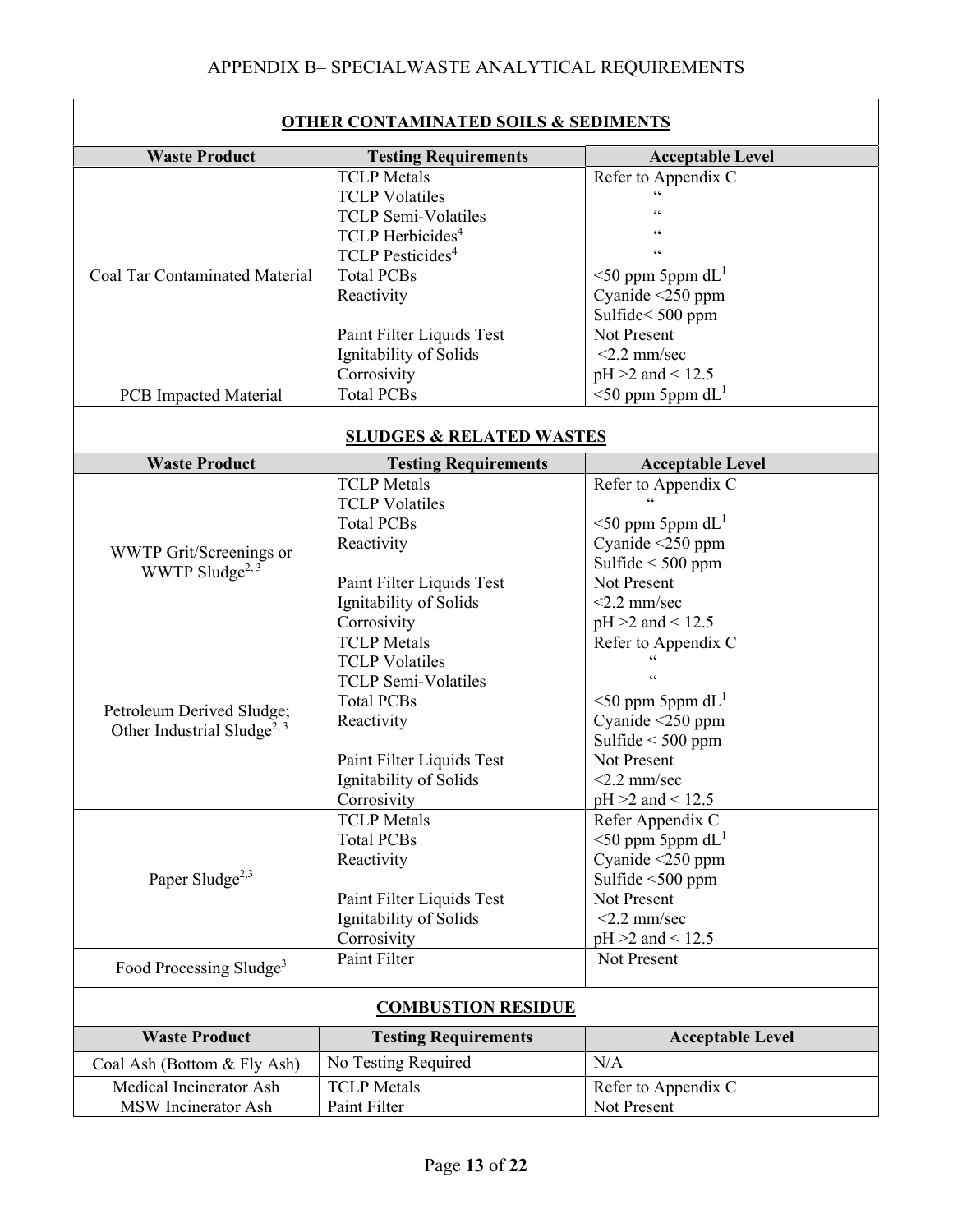# APPENDIX B– SPECIALWASTE ANALYTICAL REQUIREMENTS

| Refractory Material (brick, flue<br>lining, etc.)                                                             | None, if fuel source is fossil fuel based                                                                                              |                                                                                                                         |  |
|---------------------------------------------------------------------------------------------------------------|----------------------------------------------------------------------------------------------------------------------------------------|-------------------------------------------------------------------------------------------------------------------------|--|
| Refractory Material (brick, flue<br>lining, etc.)                                                             | TCLP Metals, if fuel source is<br>waste oil or if furnace is associated<br>with an industrial process.                                 | Refer to Appendix C                                                                                                     |  |
|                                                                                                               | <b>METALLURGICAL PROCESS RESIDUES</b>                                                                                                  |                                                                                                                         |  |
| <b>Waste Product</b>                                                                                          | <b>Testing Requirements</b>                                                                                                            | <b>Acceptable Level</b>                                                                                                 |  |
| Foundry Sand                                                                                                  | <b>TCLP</b> Metals<br><b>Total Phenols</b><br>Paint Filter Liquids Test<br><b>TCLP</b> Volatiles<br>TCLP Semi-Volatiles,               | Refer to Appendix C<br>$< 10$ ppm<br>Not Present<br>Refer to Appendix C                                                 |  |
|                                                                                                               | If coolants or solvents are used in<br>the process                                                                                     |                                                                                                                         |  |
|                                                                                                               | <b>TCLP</b> Metals<br>Reactivity<br>Paint Filter                                                                                       | Refer to Appendix C<br>Cyanide <250 ppm<br>Sulfide $<$ 500 ppm<br>Not Present                                           |  |
| Grindings / Shavings                                                                                          | <b>TCLP</b> Volatiles<br>TCLP Semi-Volatiles,<br>If coolants or solvents are used in<br>the process                                    | Refer to Appendix C                                                                                                     |  |
| Sandblast Sand & Residue                                                                                      | <b>TCLP</b> Metals<br>Paint Filter                                                                                                     | Refer to Appendix C<br>Not Present                                                                                      |  |
| <b>FOOD WASTE</b>                                                                                             |                                                                                                                                        |                                                                                                                         |  |
| No testing is required for food production waste. Food production waste does not include wastewater treatment |                                                                                                                                        |                                                                                                                         |  |
| sludge or liquid process waste.                                                                               |                                                                                                                                        |                                                                                                                         |  |
|                                                                                                               | <b>MISCELLANEOUS</b>                                                                                                                   |                                                                                                                         |  |
|                                                                                                               | <b>Testing Requirements</b>                                                                                                            | <b>Acceptable Level</b>                                                                                                 |  |
| Air Emission Control Media                                                                                    | <b>TCLP</b> Metals<br><b>TCLP</b> Volatiles<br><b>TCLP Semi-Volatiles</b><br>Reactivity                                                | Refer to Appendix C<br>$\zeta$ $\zeta$<br>$\mbox{G}\,\mbox{G}$<br>Cyanide $\leq$ 250 ppm                                |  |
|                                                                                                               | Paint Filter<br>Ignitability of Solids<br>Corrosivity                                                                                  | Sulfide $<$ 500 ppm<br>Not Present<br>$<$ 2.2 mm/sec<br>$pH > 2$ and < 12.5                                             |  |
| Railroad Ties & Creosote Treated<br>Wood                                                                      | <b>TCLP Semi-Volatiles</b><br><b>Total PCBs</b>                                                                                        | Refer to Appendix C<br>$\leq$ 50 ppm 5ppm dL <sup>1</sup>                                                               |  |
| Auto Shredder Waste, Auto Fluff <sup>5</sup>                                                                  | <b>TCLP</b> Metals<br><b>TCLP Volatiles</b><br><b>TCLP Semi-Volatiles</b><br><b>Total PCBs</b><br>Reactivity<br>Ignitability of Solids | Refer to Appendix C<br>$\leq$ 50 ppm 5 ppm dL <sup>1</sup><br>Cyanide <250 ppm<br>Sulfide $<$ 500 ppm<br>$<$ 2.2 mm/sec |  |
|                                                                                                               | Corrosivity                                                                                                                            | $pH > 2$ and < 12.5                                                                                                     |  |
| Lead Contaminated Material                                                                                    | <b>TCLP</b> Lead                                                                                                                       | Refer to Appendix C                                                                                                     |  |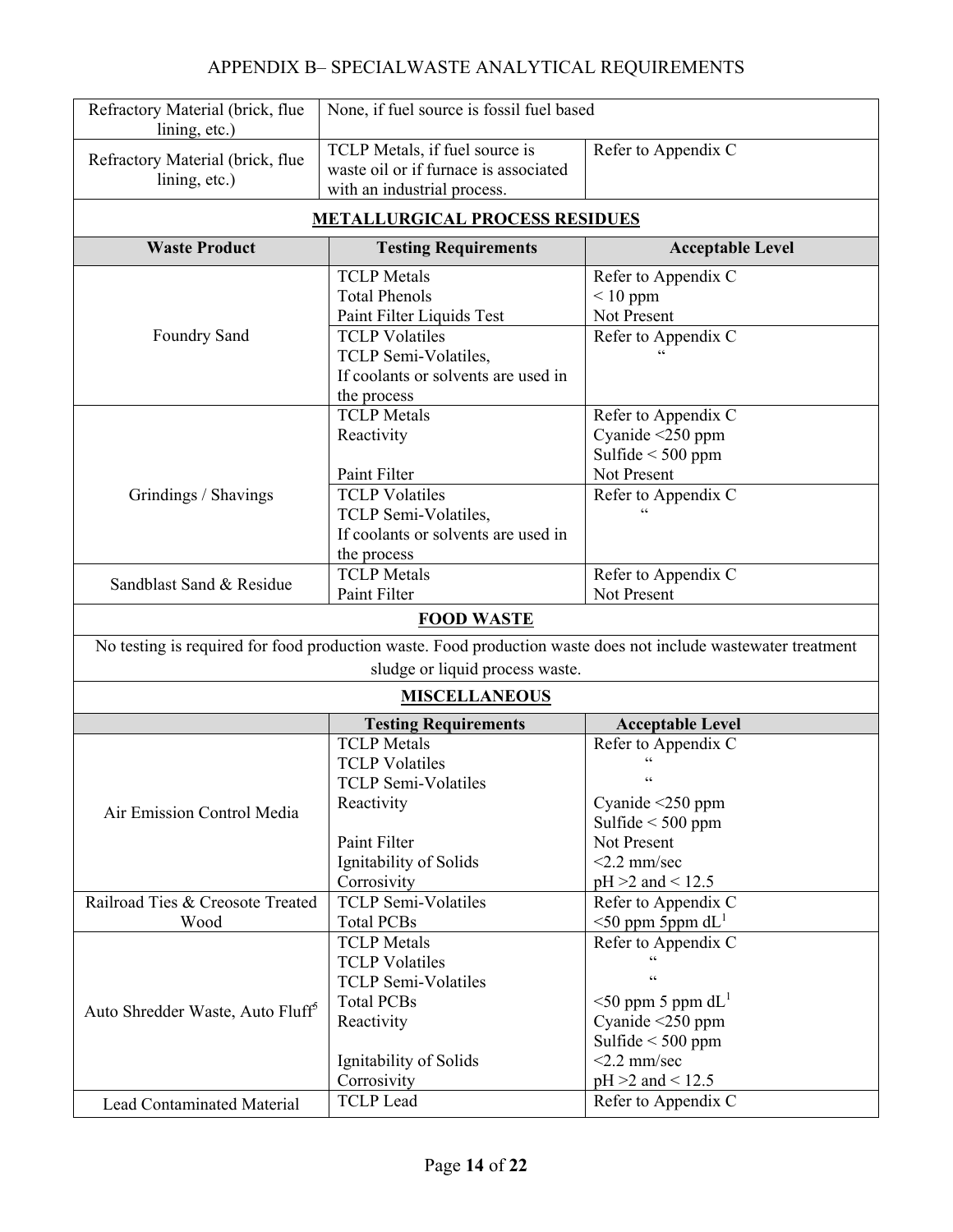## APPENDIX B– SPECIALWASTE ANALYTICAL REQUIREMENTS

| <b>Treated Regulated Medical Waste</b> | A regulated medical waste treatment certificate and Non-Asbestos Special<br><i>Waste Profile</i> form must be completed. |  |
|----------------------------------------|--------------------------------------------------------------------------------------------------------------------------|--|
|                                        |                                                                                                                          |  |
|                                        | No testing is required. A statement regarding the product the tank held and                                              |  |
| <b>Empty Tanks</b>                     | how it was cleaned is required (i.e., tank closure report). Both ends need to                                            |  |
|                                        | be cut off the tanks and it must be crushed.                                                                             |  |

#### **ADDITIONAL INFORMATION & FOOTNOTES**

- 1. The Authority will evaluate PCB contaminated waste on a case-by-case basis. In no case will PCB waste be accepted above 50 ppm.
- 2. Analyses listed for sludges need to be repeated on an annual basis. Analyses must be repeated for Industrial and Paper sludges if the process changes anytime during the year.
- 3. Part 360 Regulations require sludges be stabilized and dewatered to a minimum of 20% solids with no free liquid as defined by the paint filter liquids test (method 9095B).
- 4. Herbicides & Pesticides testing may be waived upon request. To enable the staff to waive the testing for pesticides or herbicides, a letter from the generator stating that pesticides and herbicides were never used or stored in the area of excavation or during the process is required.
- 5. Consult with Authority personnel to determine actual sampling requirements for Auto shredder waste. Parameters listed may be expounded upon, and multiple composite samples required.
- 6. Analyses within 70% of the MCL levels may be subject to re-sampling.
- 7. Analytical testing will not be required for virgin fuel spills at residences if the profile form is accompanied with a letter from the NYSDEC. The letter shall state, based on their knowledge, the waste will not exhibit characteristics of hazardous waste and is therefore deemed non-hazardous.
- 8. Total Constituent Analysis may be accepted upon prior approval in lieu of TCLP Analysis under the following conditions. If the waste is 100% solid (no filterable liquid) the results of total constituent analysis shall be converted and reported as maximum leachable concentration (mg/L). If the waste has filterable liquid then the concentration of the analyte in each phase (liquid and solid) must be determined, converted and reported as the maximum theoretical concentration in leachate (mg/L). See USEPA website for more information: https://archive.epa.gov/epawaste/hazard/web/html/faq\_tclp.html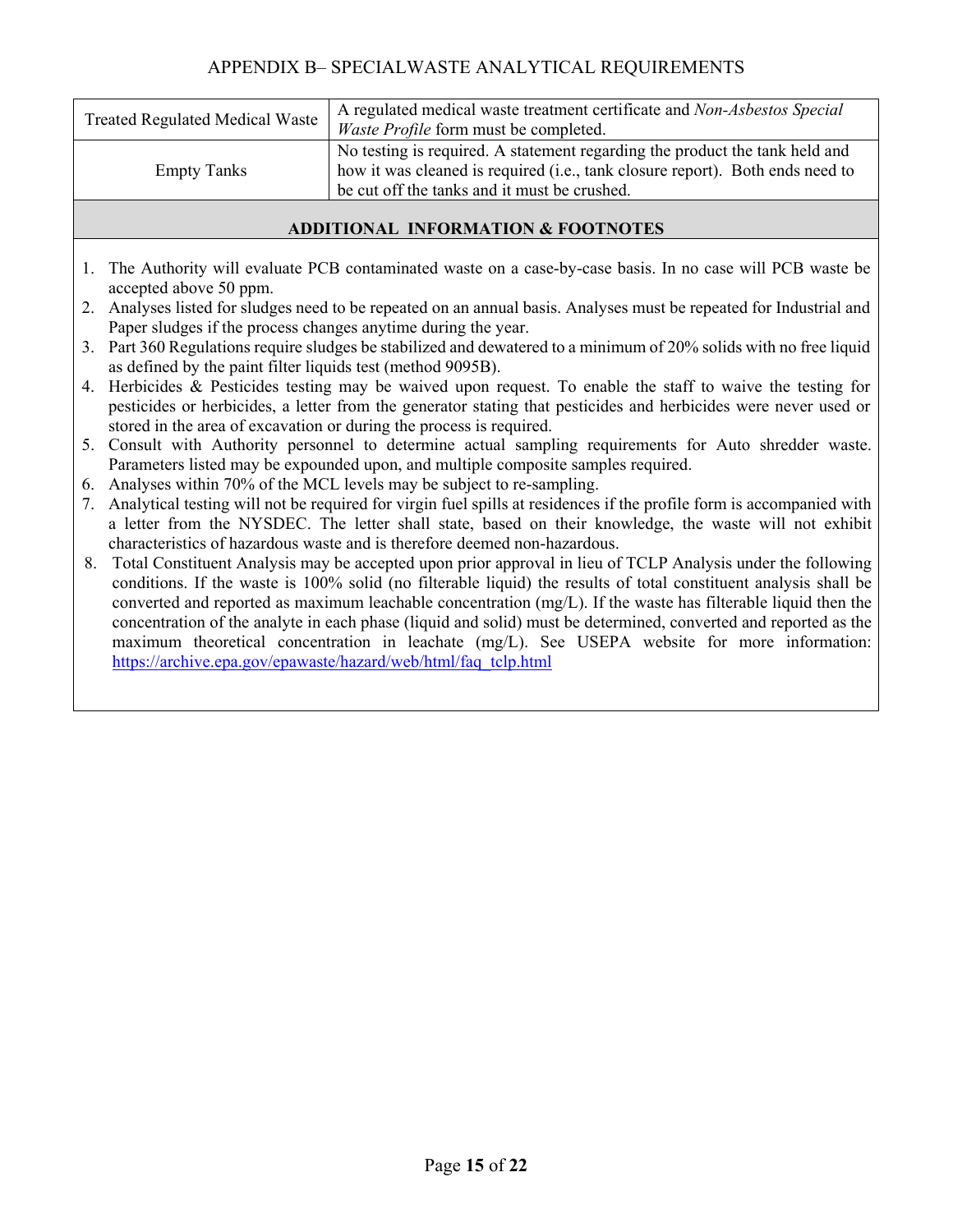| <b>EPA Testing Protocols (Reference SW-846)</b> |                                                                                                                                                                                                                                                                                                   |  |  |
|-------------------------------------------------|---------------------------------------------------------------------------------------------------------------------------------------------------------------------------------------------------------------------------------------------------------------------------------------------------|--|--|
| Corrosivity as pH                               | EPA $9045D = pH > 2$ and pH <12.5                                                                                                                                                                                                                                                                 |  |  |
| Ignitability                                    | Solid Phase = SW-846 Method $1030 - Limit < 2.2$<br>mm/sec                                                                                                                                                                                                                                        |  |  |
| Reactivity                                      | See 40 CFR 261.23 for characteristic of reactivity. It is<br>the responsibility of the generator and their analytical<br>laboratory to evaluate the waste for the reactivity<br>characteristic, as EPA no longer specifies a procedure for<br>this evaluation.<br>Cyanide Guidance Value <250 ppm |  |  |
| Paint Filter Liquids Test                       | EPA Method 9095B; Liquid collection after 5 minutes $=$<br>Not Present or "Pass"                                                                                                                                                                                                                  |  |  |
| <b>Total PCBs</b>                               | EPA Method 8082A with Detection Level of 5 ppm; not<br>to exceed 50 ppm                                                                                                                                                                                                                           |  |  |
| <b>TCLP</b> Metals                              | EPA Method 1311                                                                                                                                                                                                                                                                                   |  |  |
| <b>TCLP</b> Volatiles                           | EPA Method 1311                                                                                                                                                                                                                                                                                   |  |  |
| <b>TCLP Semi-Volatiles</b>                      | EPA Method 1311                                                                                                                                                                                                                                                                                   |  |  |
| <b>TCLP</b> Herbicides                          | EPA Method 1311                                                                                                                                                                                                                                                                                   |  |  |
| <b>TCLP</b> Pesticides                          | EPA Method 1311                                                                                                                                                                                                                                                                                   |  |  |

| <b>TCLP</b> Metals<br><b>TCLP Volatiles</b> |                    | <b>TCLP Semi-Volatiles</b> |                    |                                      |                     |
|---------------------------------------------|--------------------|----------------------------|--------------------|--------------------------------------|---------------------|
| Parameter                                   | Limit              | <b>Parameter</b>           | Limit              | <b>Parameter</b>                     | Limit               |
| Arsenic                                     | $5 \text{ mg}/1$   | Benzene                    | $0.5$ mg/l         | o-Cresol                             | $200$ mg/l          |
| Barium                                      | $100 \text{ mg}/1$ | Carbon Tetrachloride       | $0.5 \text{ mg}/1$ | m-Cresol                             | $200$ mg/l          |
| Cadmium                                     | $1 \text{ mg}/1$   | Chlorobenzene              | $100$ mg/l         | p-Cresol                             | $200$ mg/l          |
| Chromium                                    | $5 \text{ mg}/1$   | Chloroform                 | $6 \text{ mg}/1$   | Cresol                               | $200 \text{ mg}/1$  |
| Lead                                        | $5 \text{ mg}/1$   | 1,4-Dichlorobenzene        | $7.5 \text{ mg}/l$ | 1,4-Dichlorobenzene                  | $7.5 \text{ mg}/l$  |
| Mercury                                     | $0.2 \text{ mg}/1$ | 1,2-Dichloroethane         | $0.5 \text{ mg}/1$ | 2,4-Dinitrotoluene                   | $0.13$ mg/l         |
| Selenium                                    | $1 \text{ mg}/1$   | 1,1-Dichloroethylene       | $0.7 \text{ mg}/1$ | Hexachlorobenzene                    | $0.13 \text{ mg}/1$ |
| Silver                                      | $5 \text{ mg}/l$   | Methyl ethyl ketone        | $200 \text{ mg}/1$ | Hexachlorobutadiene                  | $0.5$ mg/l          |
|                                             |                    | Tetrachloroethylene        | $0.7 \text{ mg}/l$ | Hexachloroethane<br>$3 \text{ mg}/1$ |                     |
|                                             |                    | Trichloroethylene          | $0.5$ mg/l         | Nitrobenzene                         | $2 \text{ mg}/1$    |
|                                             |                    | Vinyl chloride             | $0.2 \text{ mg}/1$ | Pentachlorophenol                    | $100$ mg/l          |
|                                             |                    |                            |                    | 2,4-5 Trichlorophenol                | $400$ mg/l          |
|                                             |                    |                            |                    | 2,4,6-Trichlorophenol                | $2 \text{ mg}/1$    |
|                                             |                    |                            |                    | Pyridine                             | $5 \text{ mg}/1$    |

| <b>TCLP Pesticides</b>       |                     |  |  |
|------------------------------|---------------------|--|--|
| Parameter                    | Limit               |  |  |
| Endrin                       | $0.02 \text{ mg}/1$ |  |  |
| Chlordane                    | $0.03$ mg/l         |  |  |
| Heptachlor (and its epoxide) | $0.008$ mg/l        |  |  |
| Lindane                      | $0.4$ mg/l          |  |  |
| Methoxychlor                 | $10 \text{ mg}/l$   |  |  |
| Toxaphene                    | $0.5$ mg/l          |  |  |

| <b>TCLP Herbicides</b> |                            |
|------------------------|----------------------------|
| <b>Parameter</b>       | Limit                      |
| $2,4-D$                | $10 \text{ mg}/1$          |
| $2,4,5$ -TP (Silvex)   | $\lfloor m \rho / \rfloor$ |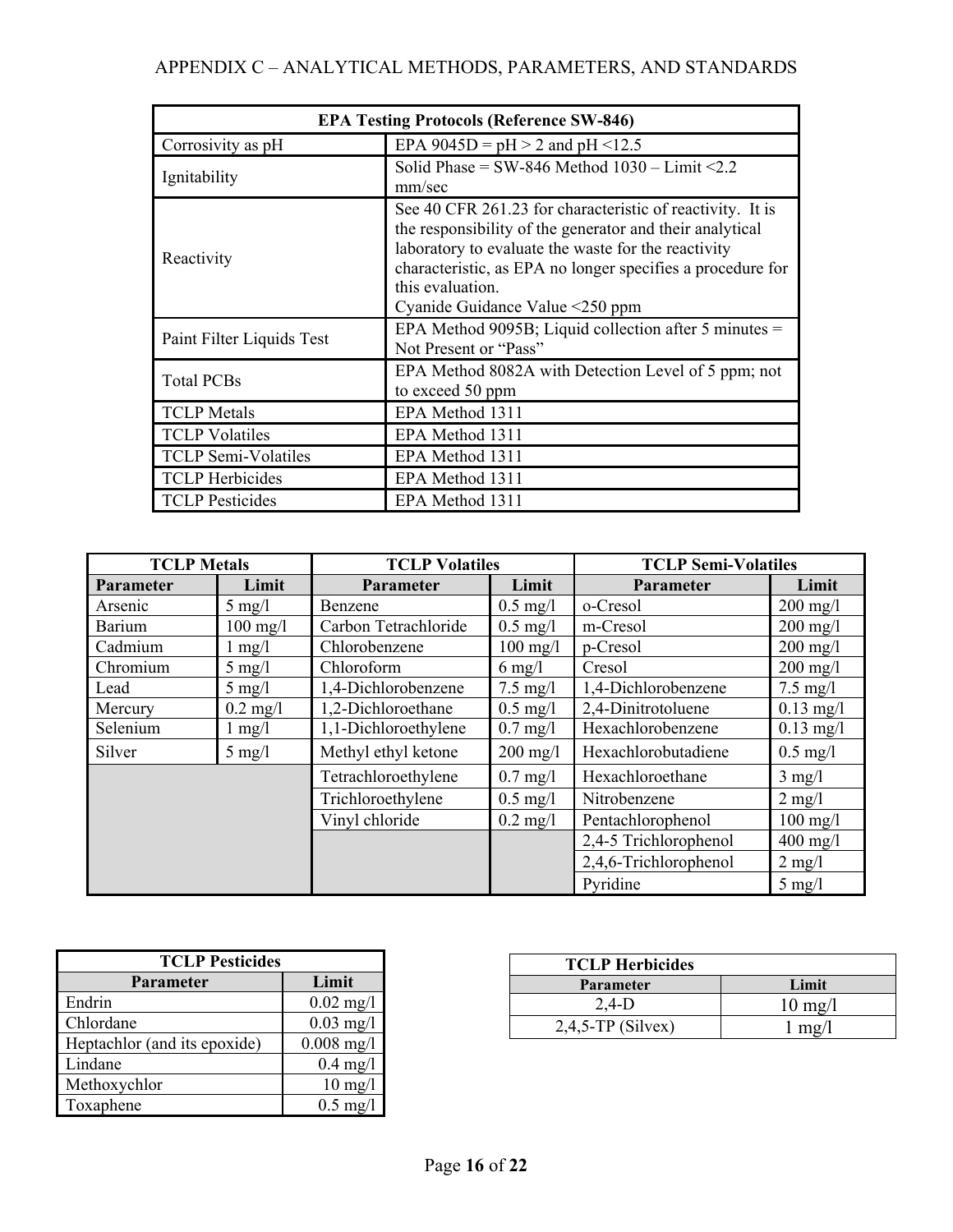

# **Materials Management Facility**  23400 NYS Rt. 177 Rodman, NY 13682

Phone: (315)661-3230 Fax: (315)661-3231 DEC Permit # 6-2252-00006/00007

### **Special Waste Acceptance Agreement**

*The Development Authority of the North Country agrees to accept the following under the terms specified below:* 

| Date:                      | MMF Project #: SW | Material Type: |                            |
|----------------------------|-------------------|----------------|----------------------------|
| Property Name:             |                   |                | Approved Amount (Tons):    |
| Property Address:          |                   |                |                            |
| County:                    |                   |                | This Agreement Expires On: |
| Remarks or                 |                   |                |                            |
| <b>Special Conditions:</b> |                   |                |                            |
|                            |                   |                |                            |
|                            |                   |                |                            |

#### **Requestor Information**

| Requestor Name:  |      |        |
|------------------|------|--------|
| Company Name:    |      |        |
| Company Address: |      |        |
| Phone:           | Fax: | Email: |

| <b>Disposal Fees Will Be Billed To:</b> | <b>Primary Hauler</b> | <b>Secondary Hauler (If applicable)</b> |
|-----------------------------------------|-----------------------|-----------------------------------------|
|                                         |                       |                                         |
|                                         |                       |                                         |
|                                         |                       |                                         |
|                                         |                       |                                         |

| $A$ anti- $A$<br>Signature.<br>. :пте<br>⊶uau v⊏ |  |
|--------------------------------------------------|--|
|                                                  |  |

*The Development Authority of the North Country reserves the right to visit the project site and sample, at its own expense, any material to be disposed. I agree to all conditions set forth by the Development Authority of the North Country.* 

| Requestor Signature:                                                                                                                      |                           | Date:  |                                |
|-------------------------------------------------------------------------------------------------------------------------------------------|---------------------------|--------|--------------------------------|
| Printed Name:                                                                                                                             |                           | Title: |                                |
| Authority Rate/Ton: \$                                                                                                                    | *County Surcharge/Ton: \$ |        | Total Fee/Ton: \$              |
| *County Authorization:<br>(Sign & Date)                                                                                                   |                           |        | Waste Class:<br>(MMF Use Only) |
| Tip Fees Payable To:                                                                                                                      |                           |        |                                |
| * Surcharge and Authorization for Lewis County only. Surcharges invoiced directly from Jefferson and St. Lawrence Counties if applicable. |                           |        |                                |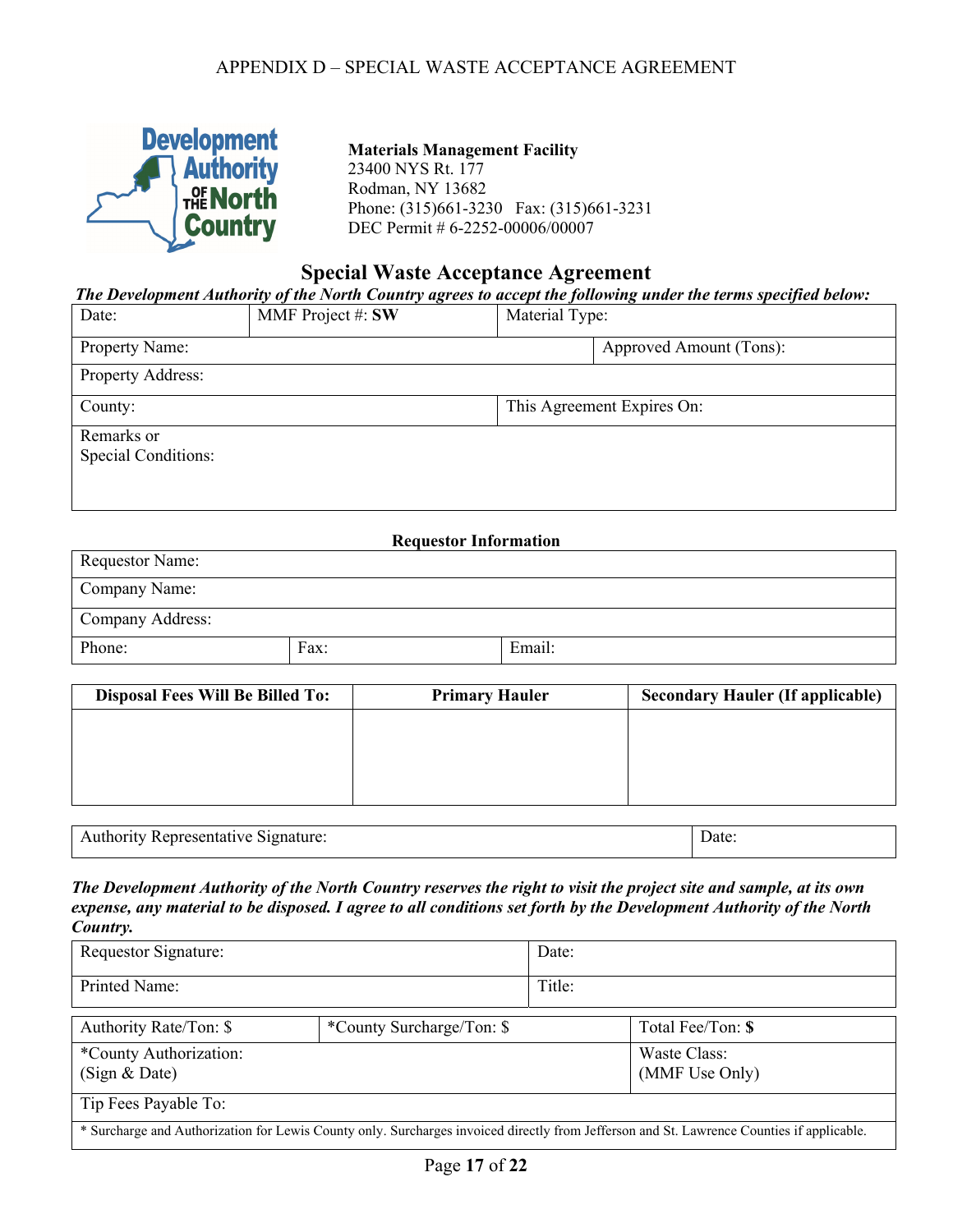## APPENDIX E – ASBESTOS WASTE PROFILE



**Materials Management Facility**

23400 NYS Rt. 177, Rodman, NY 13682 Phone: (315)661-3230 Fax (315)661-3231 DEC Permit # 6-2252-00006/00007

# **Directions**

Complete Asbestos Waste Profile in its entirety

Address (Location of Waste):

- Email completed profile to **swmfspecialwaste@danc.org**
- 24 hour advance notice, *once project is approved*, is required for asbestos disposal
- A completed multipart manifest must accompany each load

# **FRIABLE ASBESTOS WASTE PROFILE**

THIS FORM IS FOR DISPOSAL OF *FRIABLE ASBESTOS* WASTE ONLY *(Incomplete or missing information will delay approval process)* 

### **PROPERTY INFORMATION (Physical Location of Waste-***No PO Boxes***)**

| Address (Location of waste): |        |                  |         |
|------------------------------|--------|------------------|---------|
| City:                        | State: | Zip:             | County: |
| Owner's Name:                |        | Contact Phone #: |         |

## **PROJECT INFORMATION**

|  |  | $\Box$ Friable Asbestos $\Box$ Friable Asbestos Contaminated C&D (Bulk Asbestos) Quantity: $\Box$ $\Box$ Tons $\Box$ CY |  |  |  |
|--|--|-------------------------------------------------------------------------------------------------------------------------|--|--|--|
|--|--|-------------------------------------------------------------------------------------------------------------------------|--|--|--|

*Note: Bulk asbestos rates apply only when a structure that has been destroyed by fire or has been deemed unsafe for entry (such that an asbestos survey and / or asbestos abatement cannot be performed) and the material resulting from the demolition of that structure is required to be handled as friable asbestos.* 

For Bulk Asbestos Requests, please provide details as to why this project qualifies as a bulk asbestos job:

## **CONTRACTOR INFORMATION**

| Company Name:          |        |        |      |
|------------------------|--------|--------|------|
| Address:               | City:  | State: | Zip: |
| <b>Contact Person:</b> | Title: |        |      |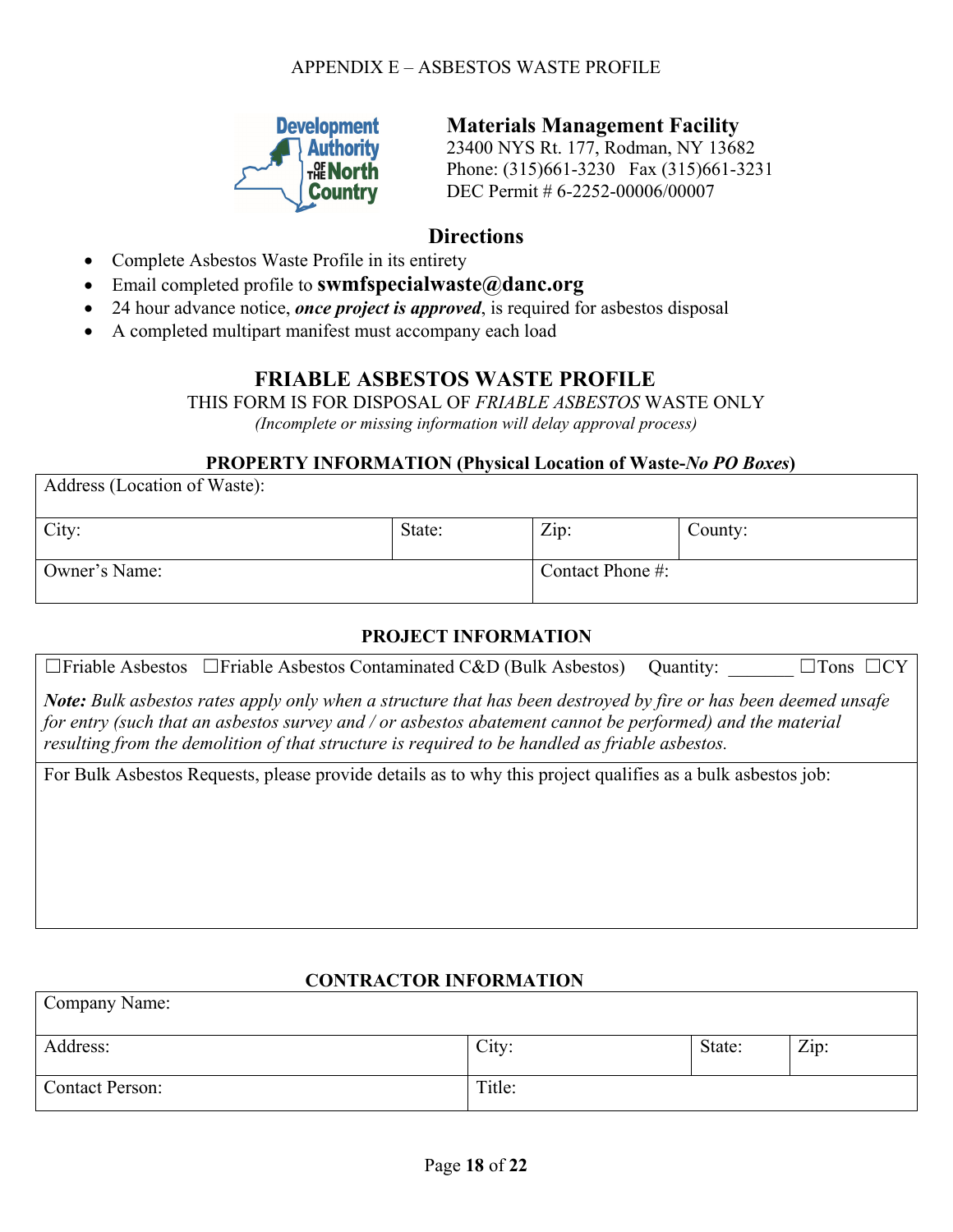| Ð<br>. . | - | . |
|----------|---|---|
|          |   |   |

# **BILLING INFORMATION**

| Company Name:          |        |            | SWMF Bill Account #: |      |
|------------------------|--------|------------|----------------------|------|
|                        |        | (Required) |                      |      |
| Mailing Address:       | City:  |            | State:               | Zip: |
|                        |        |            |                      |      |
| <b>Contact Person:</b> | Title: |            |                      |      |
|                        |        |            |                      |      |
| Email:                 | Phone: |            | Fax:                 |      |
|                        |        |            |                      |      |

## **HAULER INFORMATION**

| Company Name:                       |                                   |        |      |
|-------------------------------------|-----------------------------------|--------|------|
| Address:                            | City:                             | State: | Zip: |
| <b>Contact Person:</b>              | Title:                            |        |      |
| Email:                              | Phone:                            | Fax:   |      |
| NYS DEC Waste Transporter Permit #: | <b>DANC</b> Materials Management: |        |      |
| (Required)                          | Facility Permit # (Required)      |        |      |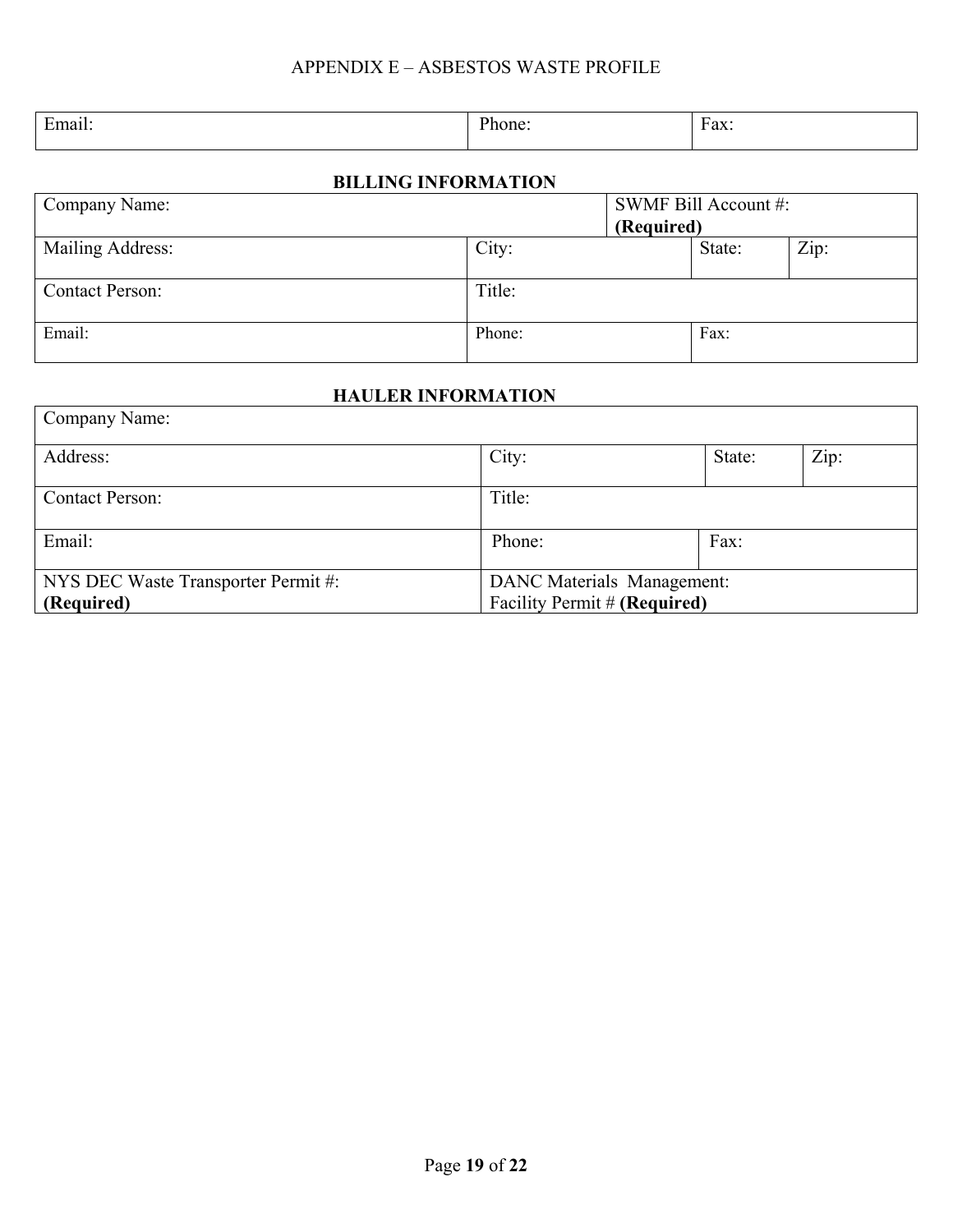### APPENDIX E – ASBESTOS WASTE PROFILE

## **GENERATOR'S CERTIFICATION TO MATERIALS MANAGEMENT FACILITY**

For the purposes of this certification, the Generator is defined as: The responsible individual for the firm, company, agency, corporation, partnership, association, municipality, commission, political subdivision or other entity whose act or process produced the waste to be disposed.

I hereby certify that all of the information that we have presented to the Authority on this form or any attachments is an accurate representation of our waste stream.

I hereby certify that the Authority can contact the laboratory directly to discuss our attached waste stream.

I hereby certify that the waste stream that we are applying for disposal at the Authority's Materials Management Facility is not a listed known hazardous waste. In addition, none of the components of the process, or any residue generated, are known hazardous wastes.

I hereby agree that any changes in this waste stream, in either the process method or changes of any of the components, that we will notify the Authority, in writing, within 24 hours of our findings (email is the preferred method).

 I agree that a representative of the Authority may at any time visit the site of contamination and sample the material to be disposed.

I agree to indemnify, defend and hold harmless the Authority, its employees, affiliates, successors and assigns from and against any and all losses, liabilities, damages, claims, fines, causes of action deficiencies, costs and expenses (including reasonable attorneys' fees and other litigation expenses) based upon, arising out of or otherwise related to the disposal of our waste stream.

(Print)

Title:  $\blacksquare$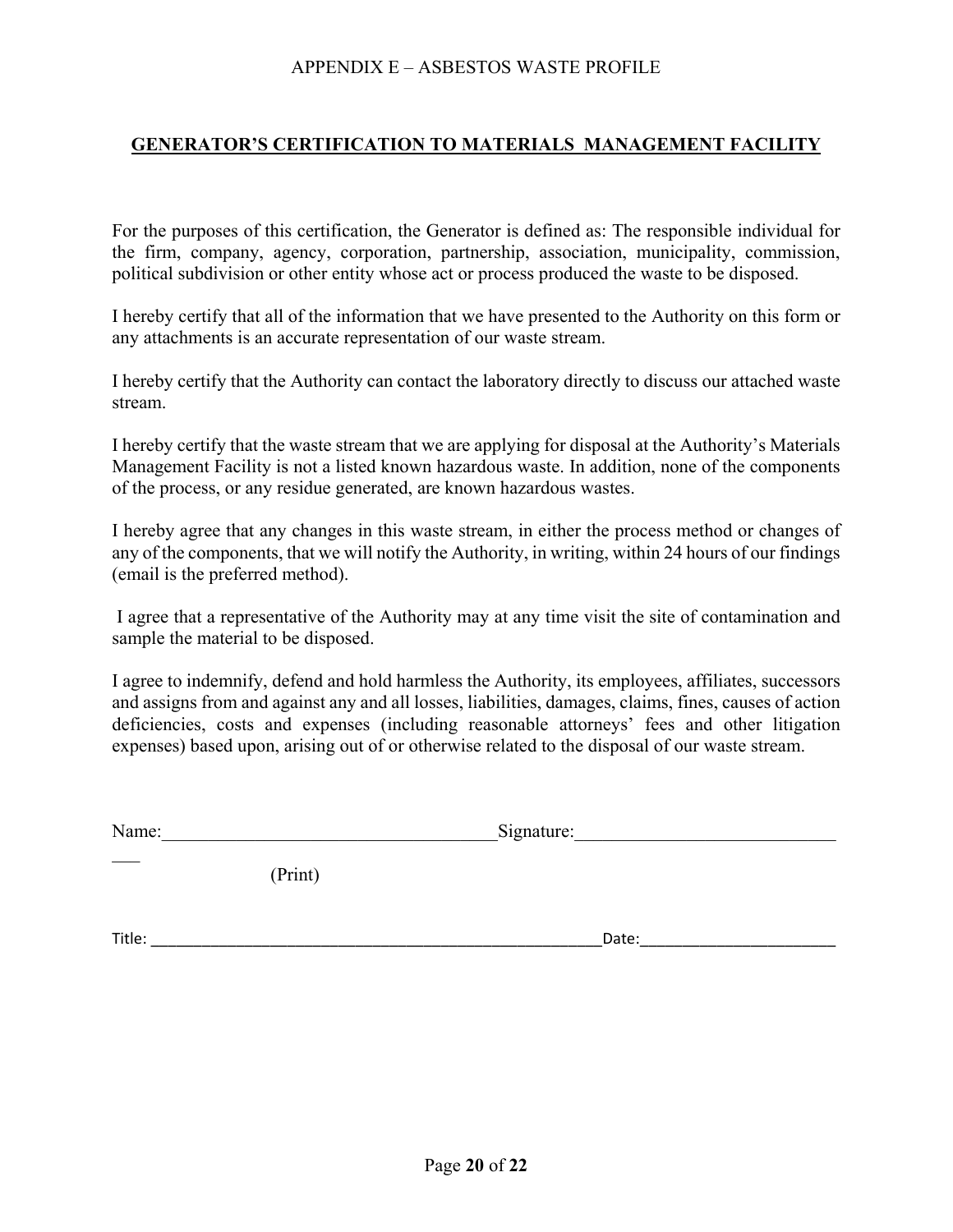

### **Materials Management Facility**

23400 NYS Rt. 177 Rodman, NY 13682 Phone: (315)661-3230 Fax: (315)661-3231 DEC Permit # 6-2252-00006/00007

# **Asbestos Waste Acceptance Agreement**

| The Development Authority of the North Country agrees to accept the following under the terms specified below: |                                                                                                              |                                 |                                                                                                                     |  |
|----------------------------------------------------------------------------------------------------------------|--------------------------------------------------------------------------------------------------------------|---------------------------------|---------------------------------------------------------------------------------------------------------------------|--|
| Date:                                                                                                          | SWMF Project #: ASB                                                                                          | Material Type: Friable Asbestos |                                                                                                                     |  |
| Property Name:                                                                                                 |                                                                                                              |                                 | Approved Amount (Yards):                                                                                            |  |
| <b>Property Address:</b>                                                                                       |                                                                                                              |                                 |                                                                                                                     |  |
| County:                                                                                                        | This Agreement Expires On:                                                                                   |                                 |                                                                                                                     |  |
| load.                                                                                                          | Special Conditions: Asbestos Receiving Hours: until 2:00PM. Loads must be scheduled 24 hours in advance. All |                                 | materials received must be in accordance with all regulations. A completed multi-part manifest is required for each |  |
| Comments:                                                                                                      |                                                                                                              |                                 |                                                                                                                     |  |
|                                                                                                                |                                                                                                              |                                 |                                                                                                                     |  |

| <b>Requestor Information</b> |      |        |
|------------------------------|------|--------|
| <b>Requestor Name:</b>       |      |        |
| Company Name:                |      |        |
| Company Address:             |      |        |
| Phone:                       | Fax: | Email: |

| <b>Disposal Fees Will Be Billed To:</b> | <b>Primary Hauler</b> |
|-----------------------------------------|-----------------------|
|                                         |                       |
|                                         |                       |
|                                         |                       |
|                                         |                       |

| эr<br>'IVE.<br>≞m<br>наш<br>$\sim$<br><u>in the state of the state of the state of the state of the state of the state of the state of the state of the state of the state of the state of the state of the state of the state of the state of the state of the state </u> | Jate |
|----------------------------------------------------------------------------------------------------------------------------------------------------------------------------------------------------------------------------------------------------------------------------|------|
|                                                                                                                                                                                                                                                                            |      |

*The Development Authority of the North Country reserves the right to visit the project site and sample, at its own expense, any material to be disposed. I agree to all conditions set forth by the Development Authority of the North Country.* 

| Requestor Signature: | Date:  |
|----------------------|--------|
| Printed Name:        | Title: |

| Authority Rate/Ton (1 Ton Min): \$     | County Surcharge/Ton: \$ | Total Fee/Ton: \$               |
|----------------------------------------|--------------------------|---------------------------------|
| County Authorization:<br>(Sign & Date) |                          | Waste Class:<br>(SWMF Use Only) |
| Tip Fees Payable To:                   |                          |                                 |